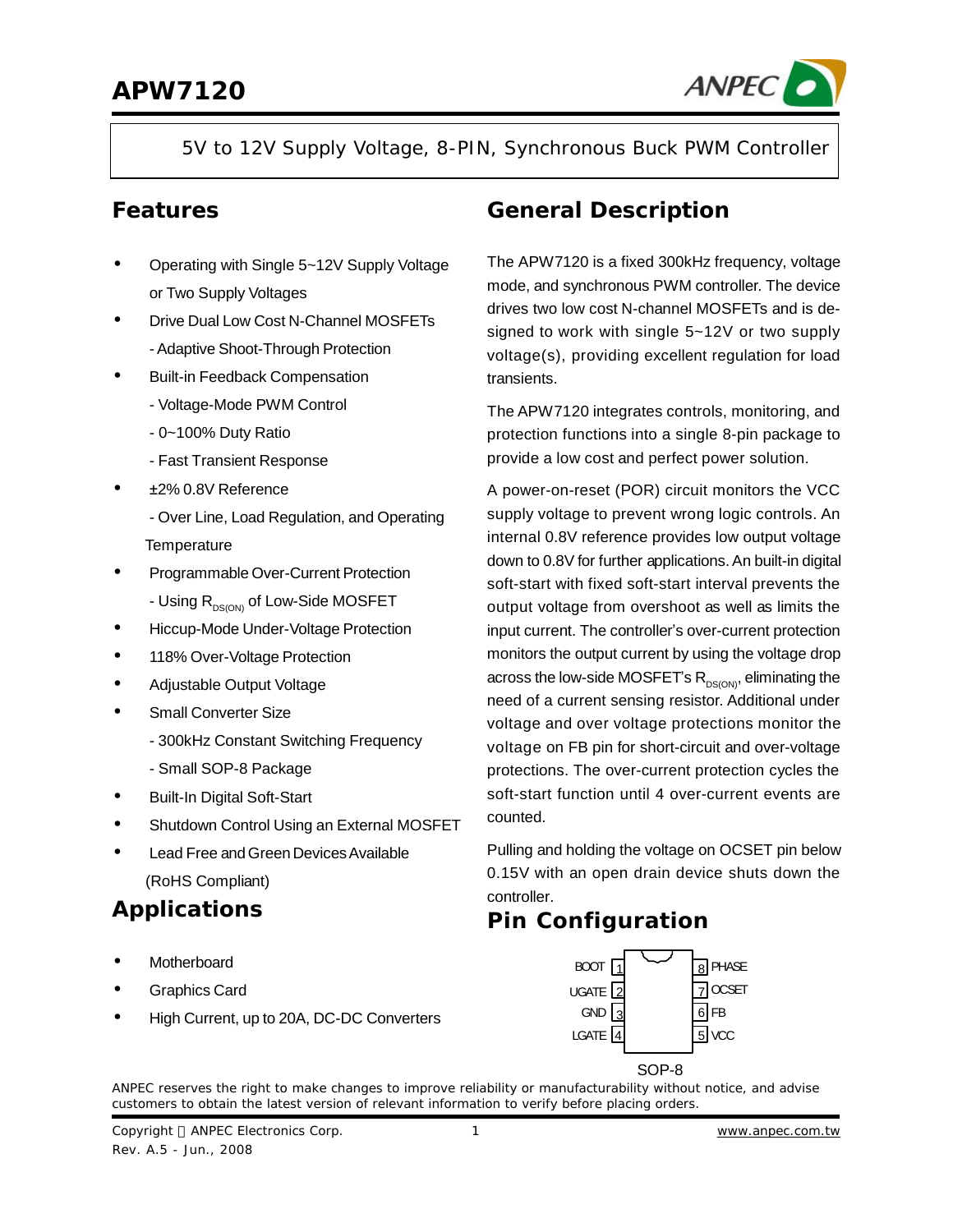

### **Ordering and Marking Information**



Note : ANPEC lead-free products contain molding compounds/die attach materials and 100% matte tin plate termination finish; which are fully compliant with RoHS. ANPEC lead-free products meet or exceed the lead-free requirements of IPC/JEDEC J-STD-020C for MSL classification at lead-free peak reflow temperature. ANPEC defines "Green" to mean lead-free (RoHS compliant) and halogen free (Br or Cl does not exceed 900ppm by weight in homogeneous material and total of Br and Cl does not exceed 1500ppm by weight).

### **Absolute Maximum Ratings** (Note 1)

| <b>Symbol</b>                | <b>Parameter</b>                                                           | Rating                                                            | Unit        |
|------------------------------|----------------------------------------------------------------------------|-------------------------------------------------------------------|-------------|
| $V_{\rm CC}$                 | VCC Supply Voltage (VCC to GND)                                            | $-0.3 - 16$                                                       | V           |
| $V_{\text{BOOT}}$            | BOOT Voltage (BOOT to PHASE)                                               | $-0.3 - 16$                                                       | V           |
|                              | UGATE Voltage (UGATE to PHASE)<br><400ns pulse width<br>>400ns pulse width | $-5 \sim V_{\text{BOOT}} + 0.3$<br>$-0.3 - V_{\text{BOOT}} + 0.3$ | $\vee$      |
|                              | LGATE Voltage (LGATE to GND)<br><400ns pulse width<br>>400ns pulse width   | $-5 \sim V_{\rm CC} + 0.3$<br>$-0.3 - V_{CC} + 0.3$               | V           |
|                              | PHASE Voltage (PHASE to GND)<br><400ns pulse width<br>>400ns pulse width   | $-10 - 30$<br>$-3 \sim 16$                                        | V           |
| $V_{VQ}$                     | Input Voltage (OCSET, FB to GND)                                           | $-0.3 \sim 7$                                                     | V           |
|                              | Maximum Junction Temperature                                               | 150                                                               | $^{\circ}C$ |
| $\mathsf{T}_{\texttt{STG}}$  | Storage Temperature                                                        | $-65 - 150$                                                       | $^{\circ}C$ |
| ${\mathsf T}_{\textsf{SDR}}$ | Maximum Lead Soldering Temperature, 10 Seconds                             | 260                                                               | $^{\circ}C$ |

Note 1: Absolute Maximum Ratings are those values beyond which the life of a device may be impaired.

Exposure to absolute maximum rating conditions for extended periods may affect device reliability.

# **Thermal Characteristics**

| Svmbol   | Parameter                                                                   | <b>Typical Value</b> | Unit |
|----------|-----------------------------------------------------------------------------|----------------------|------|
| $H_{JA}$ | <sup>1</sup> Junction-to-Ambient Resistance in free air <sup>(Note 2)</sup> | 160                  | °C/W |
| .        | .                                                                           |                      |      |

Note 2:  $\theta_{JA}$  is measured with the component mounted on a high effective thermal conductivity test board in free air.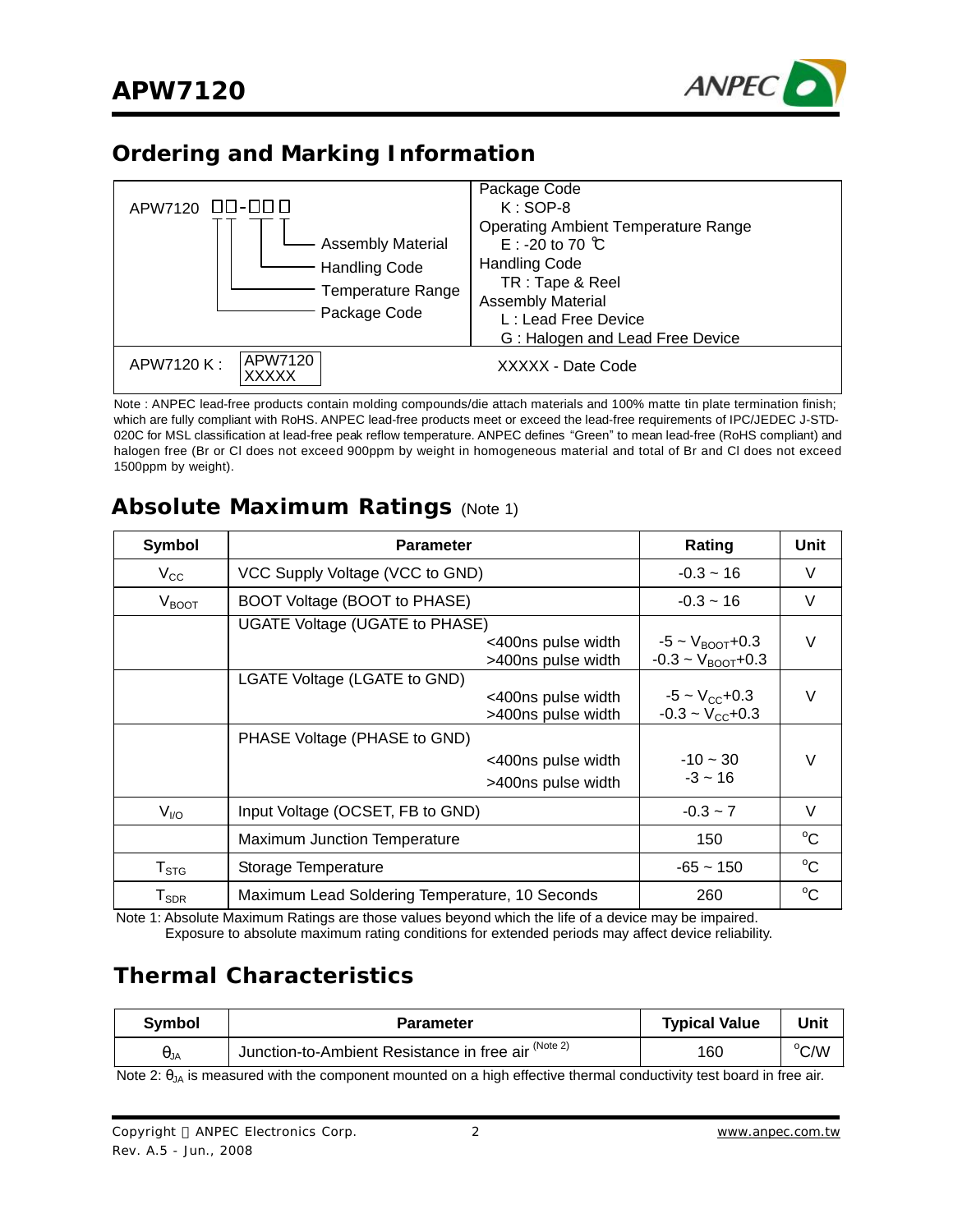

# **Recommended Operating Conditions** (Note 3)

| Symbol           | <b>Parameter</b>                | Range              | Unit        |
|------------------|---------------------------------|--------------------|-------------|
| $V_{\rm CC}$     | <b>VCC Supply Voltage</b>       | $4.5 - 13.2$       |             |
| $V_{\text{OUT}}$ | <b>Converter Output Voltage</b> | $0.8 - 80\%V_{IN}$ |             |
| V <sub>IN</sub>  | Converter Input Voltage         | $2.2 - 13.2$       |             |
| $I_{\text{OUT}}$ | <b>Converter Output Current</b> | $0 - 20$           | A           |
| $T_A$            | <b>Ambient Temperature</b>      | $-20 - 70$         | $^{\circ}C$ |
|                  | Junction Temperature            | $-20 \sim 125$     | $^{\circ}C$ |

Note 3: Please refer to the typical application circuit.

### **Electrical Characteristics**

Unless otherswise specified, these specifications apply over Vcc = 12V, VBOOT = 12V and TA = -20 ~ 70°C. Typical values are at  $T_A = 25^{\circ}C$ .

| <b>Symbol</b>         | <b>Parameter</b>                  | <b>Test Conditions</b>                         | <b>APW7120</b>           |                          |                          | Unit          |
|-----------------------|-----------------------------------|------------------------------------------------|--------------------------|--------------------------|--------------------------|---------------|
|                       |                                   |                                                | Min.                     | Typ.                     | Max.                     |               |
|                       | <b>SUPPLY CURRENT</b>             |                                                |                          |                          |                          |               |
| $I_{\text{VCC}}$      | <b>VCC Nominal Supply Current</b> | <b>UGATE and LGATE Open</b>                    | $\overline{\phantom{a}}$ | 2.1                      | 6                        | mA            |
|                       | VCC Shutdown Supply Current       |                                                |                          | 1.5                      | 4                        | mA            |
|                       | <b>POWER-ON-RESET</b>             |                                                |                          |                          |                          |               |
|                       | <b>Rising VCC Threshold</b>       |                                                | 3.8                      | 4.1                      | 4.4                      | V             |
|                       | <b>Hysteresis</b>                 |                                                | 0.1                      | 0.45                     | 0.6                      | V             |
| <b>OSCILLATOR</b>     |                                   |                                                |                          |                          |                          |               |
| $F_{\text{OSC}}$      | <b>Free Running Frequency</b>     |                                                | 250                      | 300                      | 350                      | kHz           |
| $\Delta V_{\rm{OSC}}$ | Ramp Amplitude                    |                                                |                          | 1.5                      | ٠                        | $V_{P-P}$     |
|                       | <b>REFERENCE VOLTAGE</b>          |                                                |                          |                          |                          |               |
| $V_{REF}$             | Reference Voltage                 | Measured at FB Pin                             |                          | 0.8                      |                          | $\vee$        |
|                       | Accuracy                          | $T_A = 25^{\circ}C$                            | $-0.75$                  | $\overline{\phantom{a}}$ | $+0.75$                  | %             |
|                       |                                   | $T_A = -20 - 70$ °C, V <sub>CC</sub> =5V ~ 12V | $-1.5$                   | $\overline{\phantom{m}}$ | $+1.5$                   |               |
|                       | Line Regulation                   | $V_{CC} = 5V \sim 12V$                         | $\blacksquare$           | 0.05                     | $+0.3$                   | $\frac{0}{0}$ |
|                       | <b>ERROR AMPLIFIER</b>            |                                                |                          |                          |                          |               |
|                       | DC Gain                           |                                                | ۰                        | 86                       | $\overline{\phantom{0}}$ | dB            |
| $F_{P1}$              | <b>First Pole Frequency</b>       |                                                |                          | 0.4                      | ä,                       | Hz            |
| F <sub>z</sub>        | Zero Frequency                    |                                                |                          | 0.4                      | $\blacksquare$           | kHz           |
| $F_{P2}$              | Second Pole Frequency             |                                                |                          | 430                      | $\blacksquare$           | kHz           |
|                       | Average UGATE Duty Range          |                                                | 0                        | $\blacksquare$           | 85                       | ℅             |
|                       | <b>FB Input Current</b>           |                                                |                          | $\overline{\phantom{a}}$ | 0.1                      | μA            |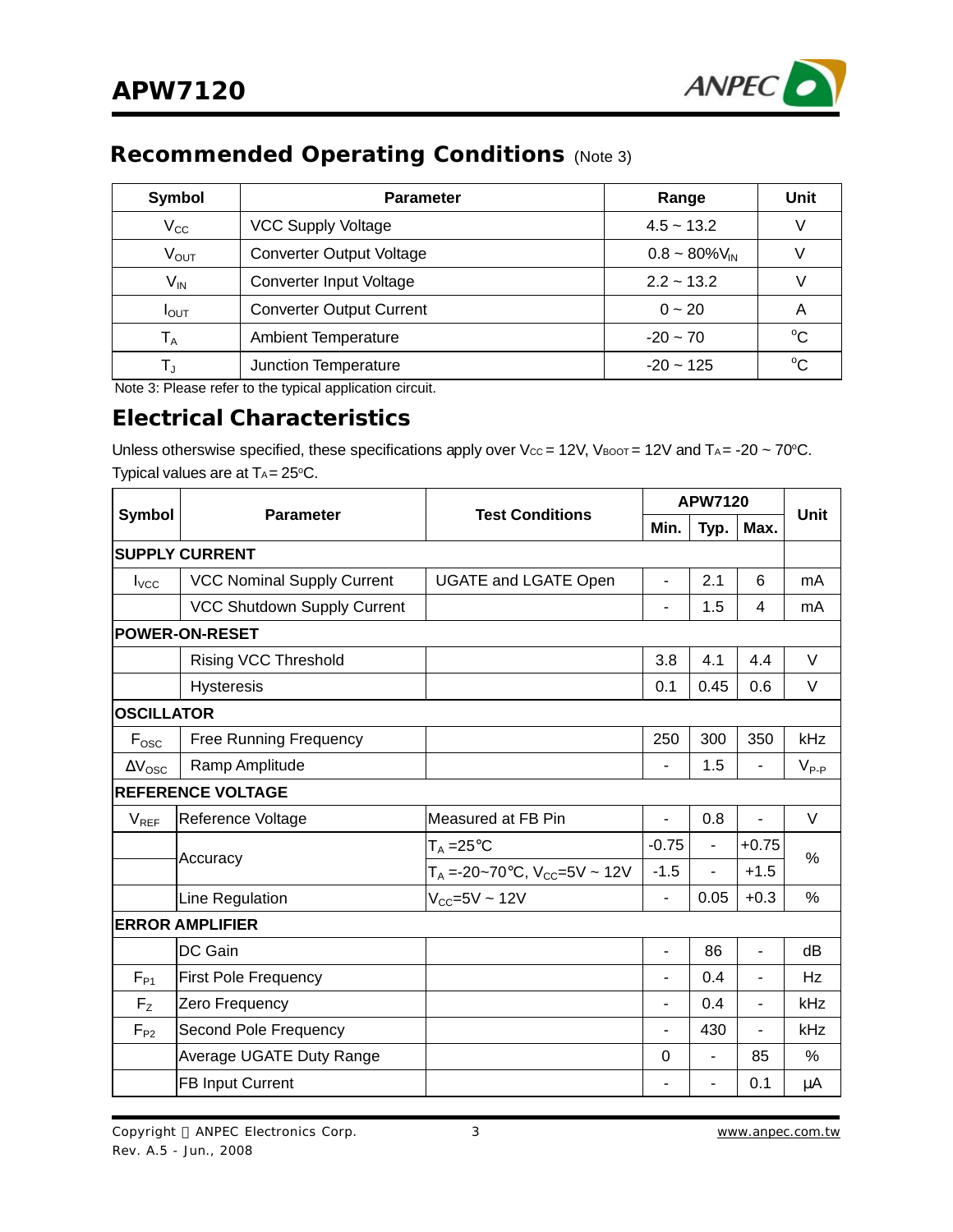

# **Electrical Characteristics (Cont.)**

Unless otherswise specified, these specifications apply over Vcc = 12V, VBOOT = 12V and TA = -20 ~ 70°C. Typical values are at  $T_A = 25^{\circ}C$ .

|                    | <b>Parameter</b>                   | <b>Test Conditions</b>                                     | <b>APW7120</b> |      |                | Unitl |
|--------------------|------------------------------------|------------------------------------------------------------|----------------|------|----------------|-------|
| <b>Symbol</b>      |                                    |                                                            |                | Typ. | Max.           |       |
|                    | <b>PWM CONTROLLER GATE DRIVERS</b> |                                                            |                |      |                |       |
|                    | <b>UGATE Source</b>                | $V_{\text{BOOT-PHASE}}$ =12V, $V_{\text{UGATE-PHASE}}$ =6V | 1.0            | 2.0  |                | A     |
|                    | <b>UGATE Sink</b>                  | $V_{\text{BOOT-PHASE}} = 12V, V_{\text{UGATE-PHASE}} = 1V$ | ٠              | 3.5  | $\overline{7}$ | Ω     |
|                    | <b>LGATE Source</b>                | V <sub>CC</sub> =12V, V <sub>LGATE</sub> =6V               | 1.0            | 1.9  |                | A     |
|                    | <b>LGATE Sink</b>                  | $V_{CC}$ =12V, $V_{LGATE}$ =1V                             | -              | 2.6  | 5              | Ω     |
| $T_D$              | Dead-Time                          | Guaranteed by Design                                       | ۰              | 40   | 100            | ns    |
| <b>PROTECTIONS</b> |                                    |                                                            |                |      |                |       |
| $I_{OCSET}$        | <b>OCSET Current Source</b>        | $V_{PHASE}$ =0V, Normal Operation                          | 35             | 40   | 45             | μA    |
|                    | <b>Over-Current Reference</b>      | $T_A = -20 - 70$ °C                                        | 0.37           | 0.4  | 0.43           | V     |
| $U_{\text{VFB}}$   | FB Under-Voltage Threshold         | $V_{FB}$ Falling                                           | 62             | 67   | 72             | %     |
|                    | FB Under-Voltage Hysteresis        |                                                            | -              | 45   | ۰              | mV    |
|                    | Over-Voltage Threshold             | $V_{FB}$ Rising                                            | 114            | 118  | 122            | %     |
|                    | SOFT-START AND SHUTDOWN            |                                                            |                |      |                |       |
| $T_{SS}$           | Soft-Start Interval                |                                                            | $\overline{2}$ | 3.8  | 5              | ms    |
|                    | <b>OCSET Shutdown Threshold</b>    | Falling V <sub>OCSET</sub>                                 | 0.1            | 0.15 | 0.3            | V     |
|                    | <b>OCSET Shutdown Hysteresis</b>   |                                                            |                | 40   | ۰              | mV    |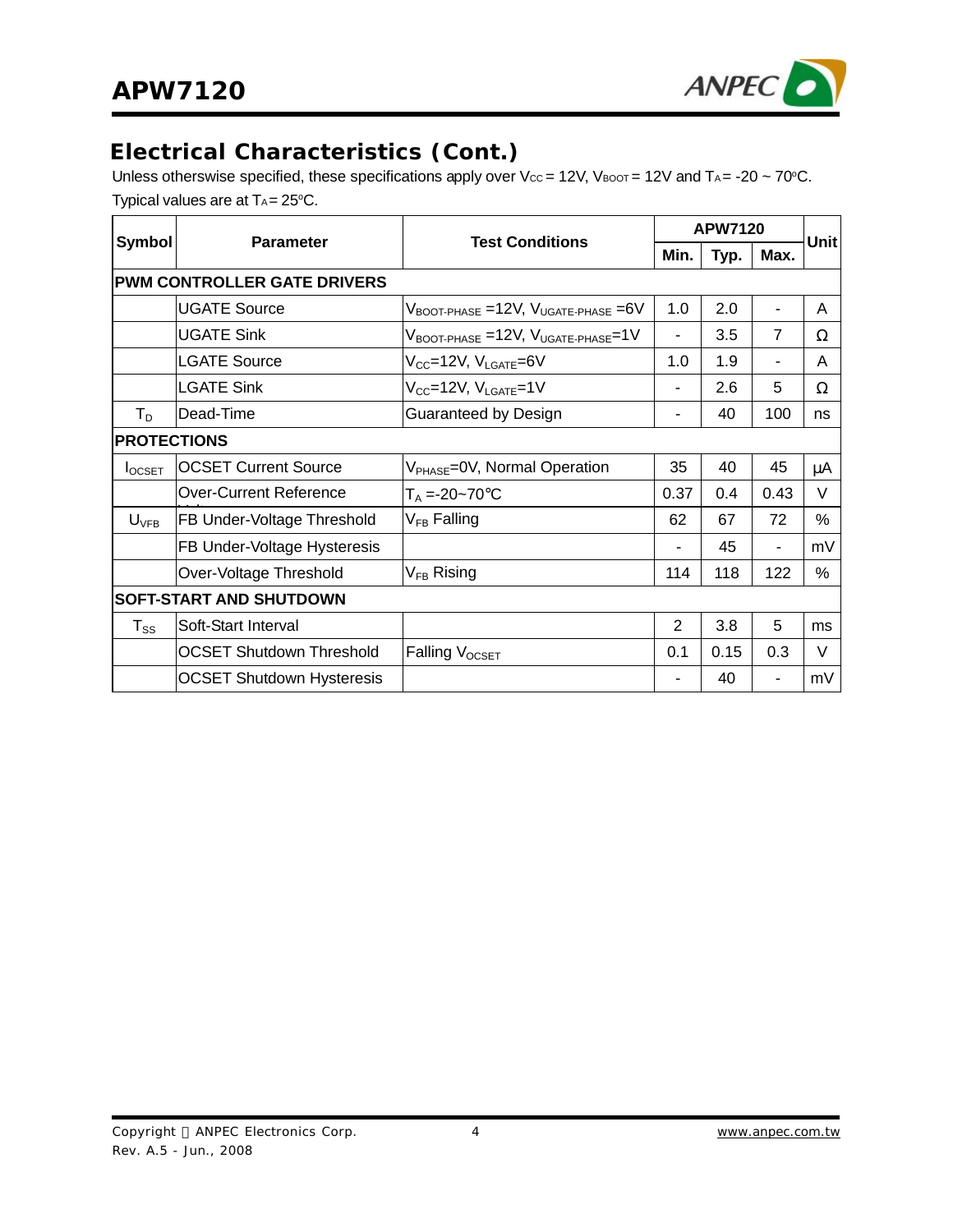

## **Function Pin Description**

#### **BOOT (Pin 1)**

This pin provides ground referenced bias voltage to the high-side MOSFET driver. A bootstrap circuit with a diode connected to 5~12V is used to create a voltage suitable to drive a logic-level N-channel MOSFET.

#### **UGATE (Pin 2)**

Connect this pin to the high-side N-channel MOSFET's gate. This pin provides gate drive for the high-side MOSFET.

#### **GND (Pin 3)**

The GND terminal provides return path for the IC's bias current and the low-side MOSFET driver's pull-low current. Connect the pin to the system ground via very low impedance layout on PCBs.

#### **LGATE (Pin 4)**

Connect this pin to the low-side N-channel MOSFET's gate. This pin provides gate drive for the low-side MOSFET.

#### **VCC (Pin 5)**

Connect this pin to a 5~12V supply voltage. This pin provides bias supply for the control circuitry and the low-side MOSFET driver. The voltage at this pin is monitored for the Power-On-Reset (POR) purpose.

#### **FB (Pin 6)**

This pin is the inverting input of the internalGm amplifier. Connect this pin to the output  $(V_{\text{OUT}})$  of the converter via an external resistor divider for closed-loop operation. The output voltage set by the resistor divider is determined using the following formula :

$$
V_{\text{OUT}} = 0.8V \cdot (1 + \frac{R1}{R2}) \qquad (V)
$$

where R1 is the resistor connected from  $V_{\text{out}}$  to FB, and R2 is the resistor connected from FB to GND. The FB pin is also monitored for under and over-voltage events.

#### **OCSET (Pin 7)**

The OCSET is a dual-function input pin for overcurrent protection and shutdown control. Connect a resistor  $(R_{OCSET})$  from this pin to the Drain of the lowside MOSFET. This resistor, an internal 40μA current source  $(I_{\text{OCSET}})$ , and the MOSFET's on-resistance  $(R_{DSON})$  set the converter over-current trip level ( $I_{PEAK}$ ) according to the following formula:

$$
I_{PEAK} = \frac{40\mu A \cdot R_{OCSET} - 0.4V}{R_{DSON}} \qquad (A)
$$

Pulling and holding this pin below 0.15V with an open drain device, with very low parasitic capacitor, shuts down the IC with floating output and also resets the over-current counter. Releasing OCSET pin initiates a new soft-start and the converter works again.

#### **PHASE (Pin 8)**

The pin provides return path for the high-side MOSFET driver's pull-low current. Connect this pin to the highside MOSFET's source.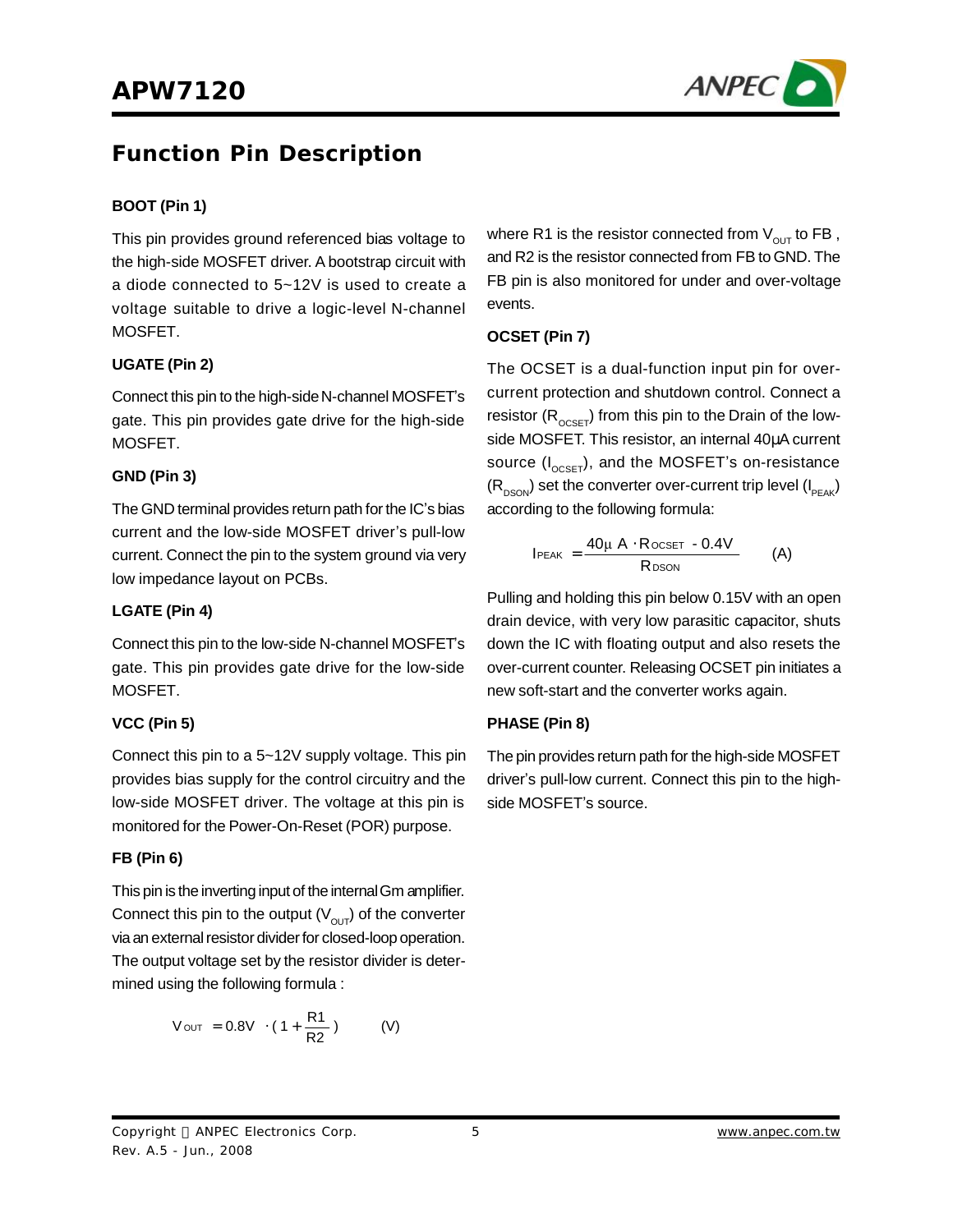

### **Block Diagram**



## **Application Circuit**

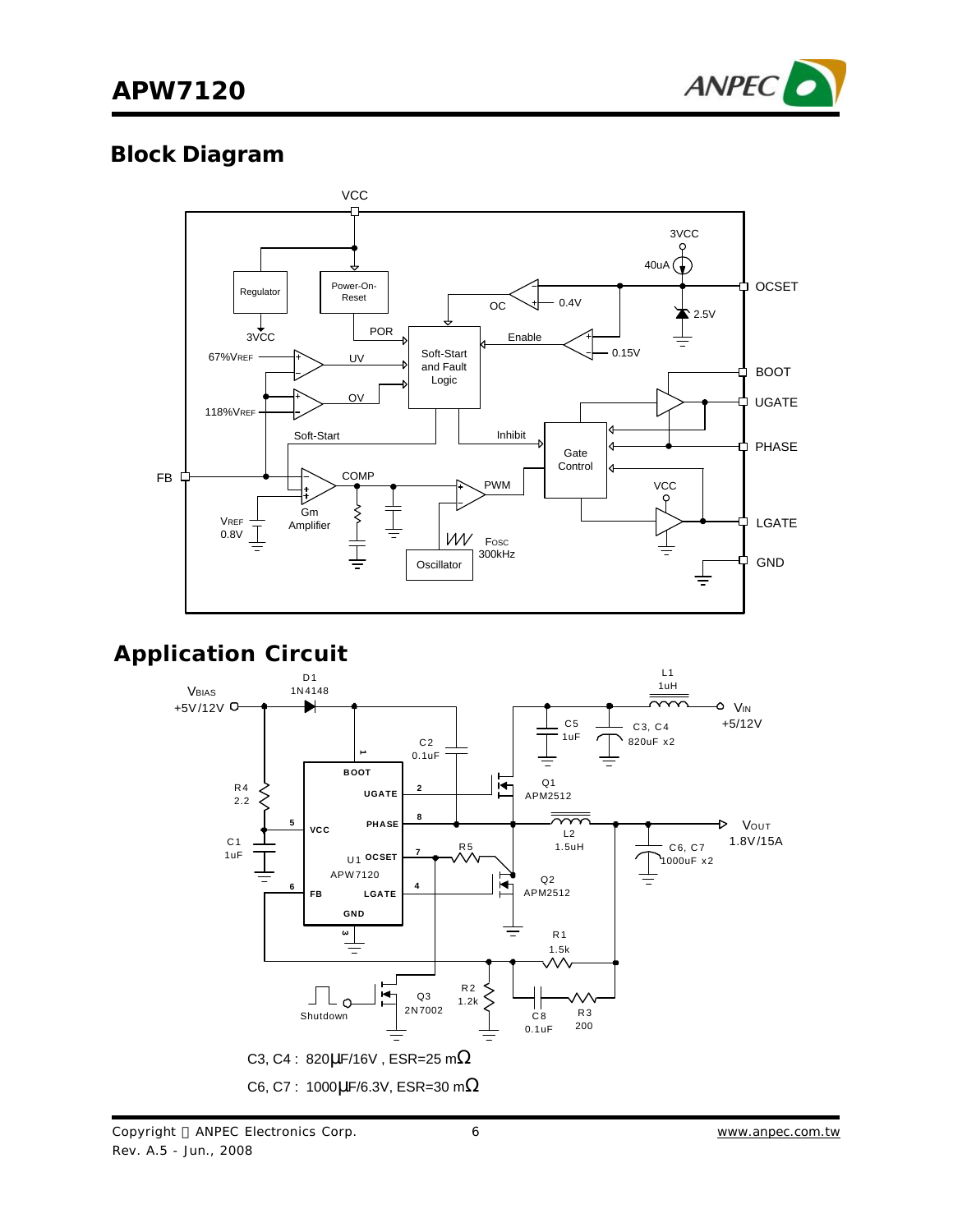

## **Typical Operating Characteristics**

**Reference Voltage vs Junction Temperature**



**Switching Frequency vs Junction Temperature**



**OCSET Current vs Junction Temperature VCC POR Threshold Voltage vs Junction Temperature**



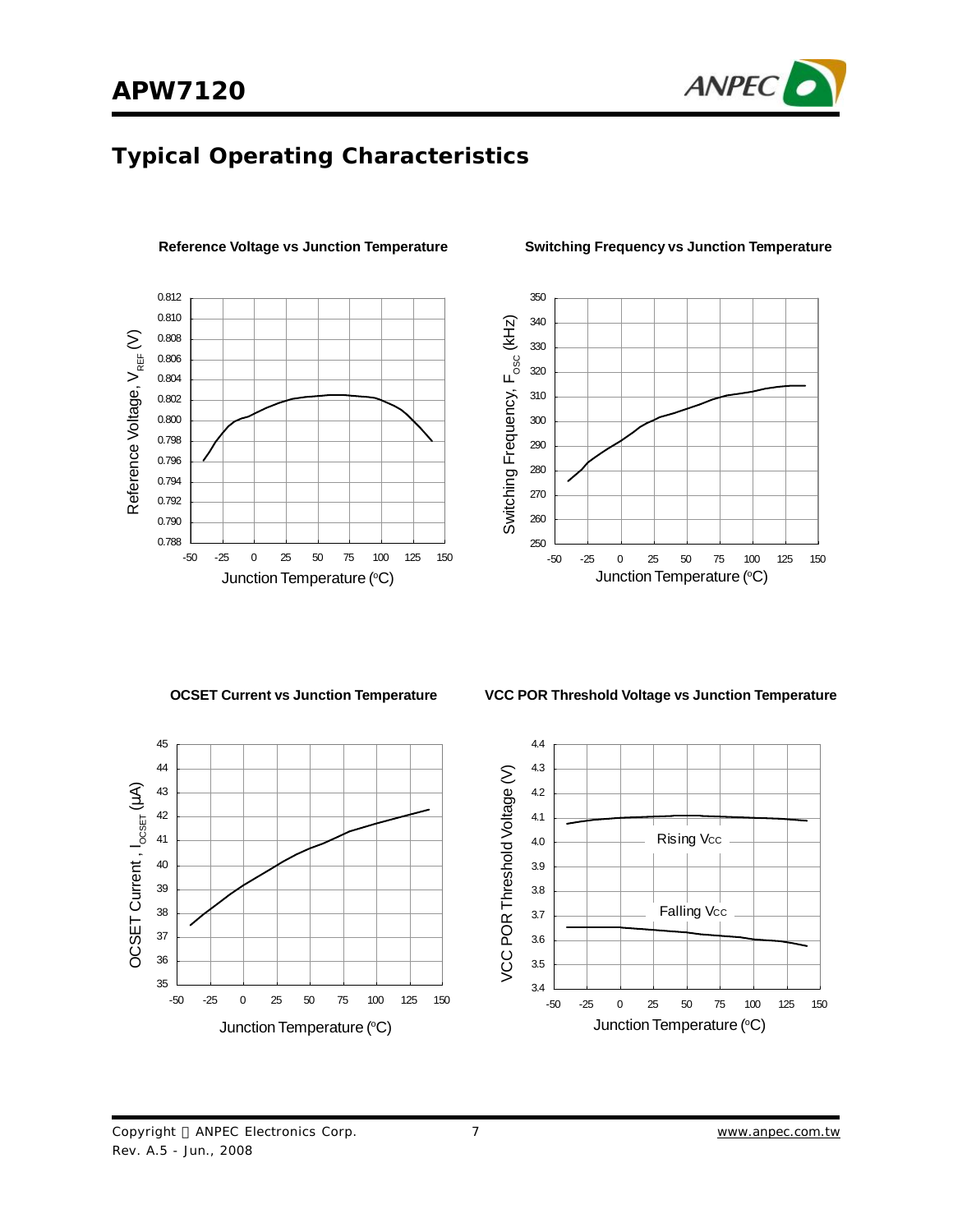

# **Typical Operating Characteristics (Cont.)**



### **OCSET Shutdown Threshold Voltage vs Junction Temperature**

### **Operating Waveforms**

(Refer to the typical application circuit, VBAIS=VIN=+12V supplied by an ATX Power Supply)

#### **1. Load Transient Response :**  $I_{OUT} = 0A \rightarrow 15A \rightarrow 0A$

- $I_{\text{OUT}} = 0A \rightarrow 15A$   $I_{\text{OUT}} = 0A \rightarrow 15A \rightarrow 0A$   $I_{\text{OUT}} = 15A \rightarrow 0A$ **VOUT=1.8V VOUT Wednesday** 1 1 **VOUT VOUT** 1 **VUGATE VUGATE VUGATE** m 3 3 3 15A **IOUT IOUT IOUT** $2<sub>b</sub>$ 0A  $2 \blacktriangleright$  $2 \blacktriangleright$ Ch1 : VOUT, 100mV/Div, DC, Ch1 : VOUT, 100mV/Div, DC, Ch1 : VOUT, 100mV/Div, DC, Offset  $= 1.8V$  $Offset = 1.8V$  $Offset = 1.8V$ Ch2 : IOUT, 10A/Div Ch2 : IOUT, 10A/Div Ch2 : IOUT, 10A/Div Ch3 : VUGATE, 20V/Div, DC Ch3 : VUGATE, 20V/Div, DC Ch3 : VUGATE, 20V/Div, DC Time : 2μs/Div Time : 50μs/Div Time : 2μs/Div  $BW = 20 MHz$ BW = 20 MHz  $BW = 20 MHz$
- $I_{OUT}$  slew rate =  $\pm$ 15A/ $\mu$ s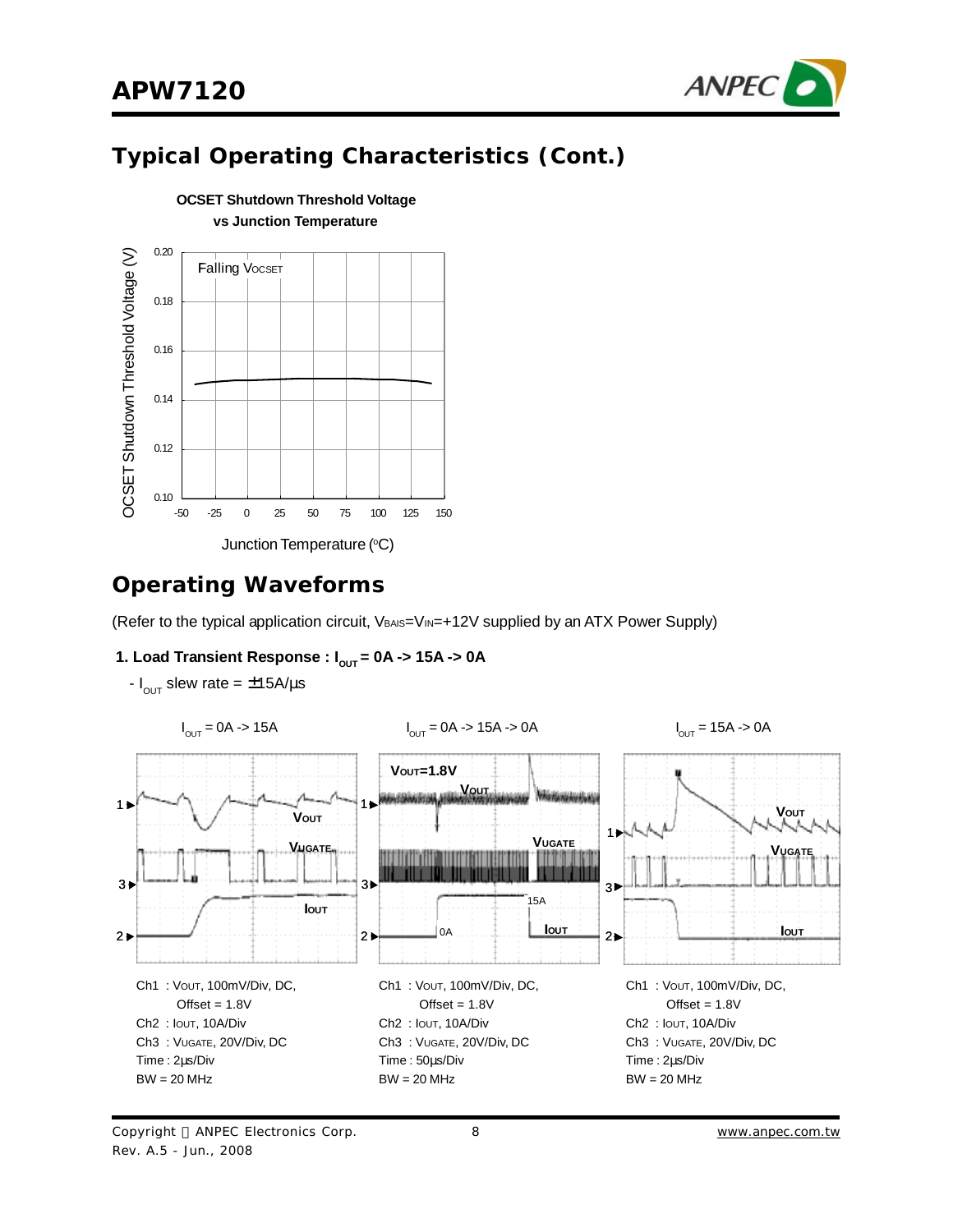

(Refer to the typical application circuit, VBIAS=VIN=+12V supplied by an ATX Power Supply)

#### **2. UGATE and LGATE Switching Waveforms**





Ch1 : VUGATE, 5V/Div, DC Ch2 : VLGATE, 2V/Div, DC Time : 20ns/Div BW = 500 MHz

#### **3. Powering ON / OFF**



Powering ON Powering OFF



Copyright © ANPEC Electronics Corp. Rev. A.5 - Jun., 2008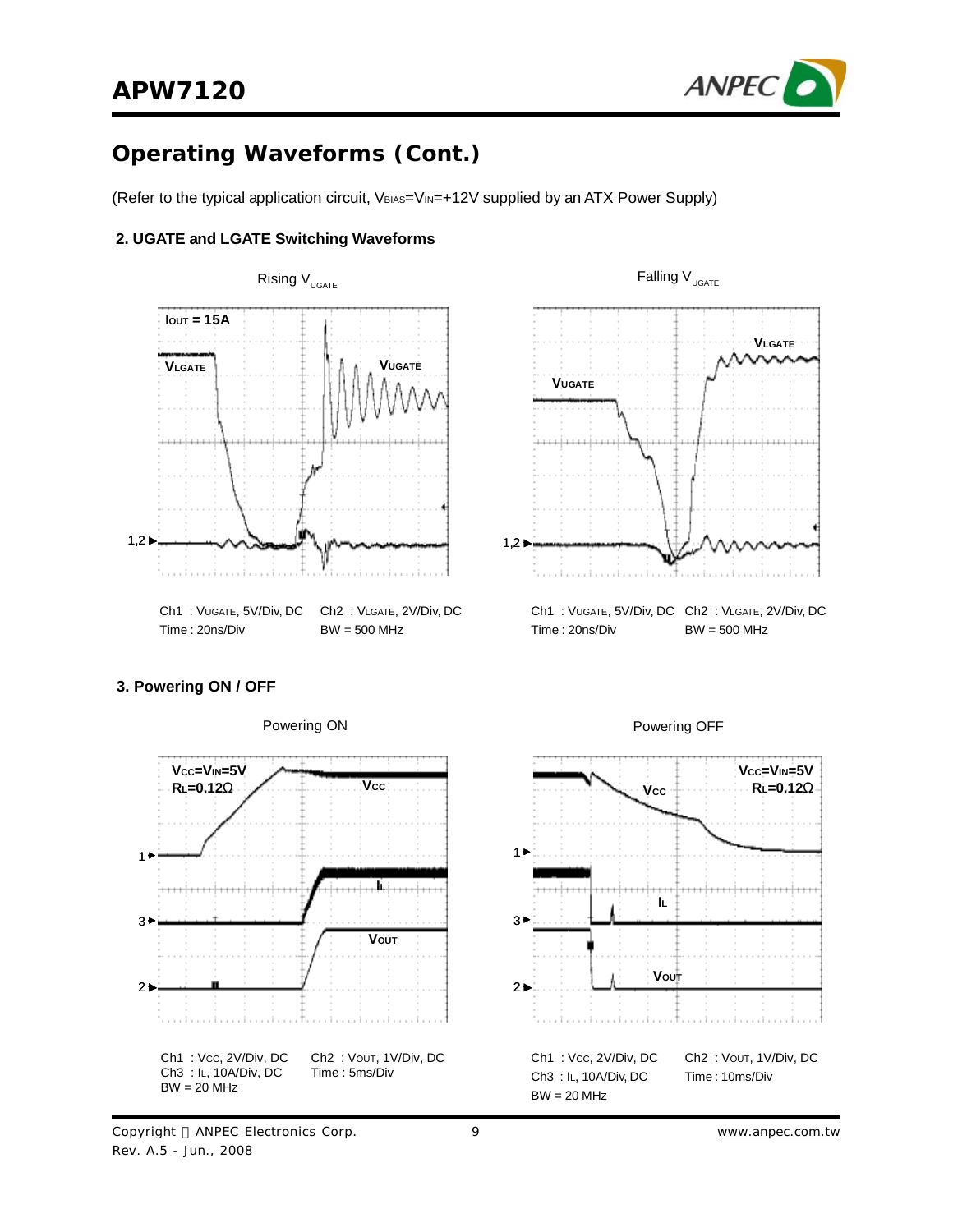

(Refer to the typical application circuit, VBIAS=VIN=+12V supplied by an ATX Power Supply)

#### **3. Powering ON / OFF (Cont.)**



#### **4. Enabling and Shutting Down**



Enabling by Releasing OCSET Pin





Ch1 : VOUT, 1V/Div, DC Ch3 : VOCSET, 2V/Div, DC Time : 2ms/Div  $BW = 20 MHz$ Ch2 : VUGATE, 20V/Div, DC

#### Copyright © ANPEC Electronics Corp. Rev. A.5 - Jun., 2008

### Shutting Down by Pulling OCSET Low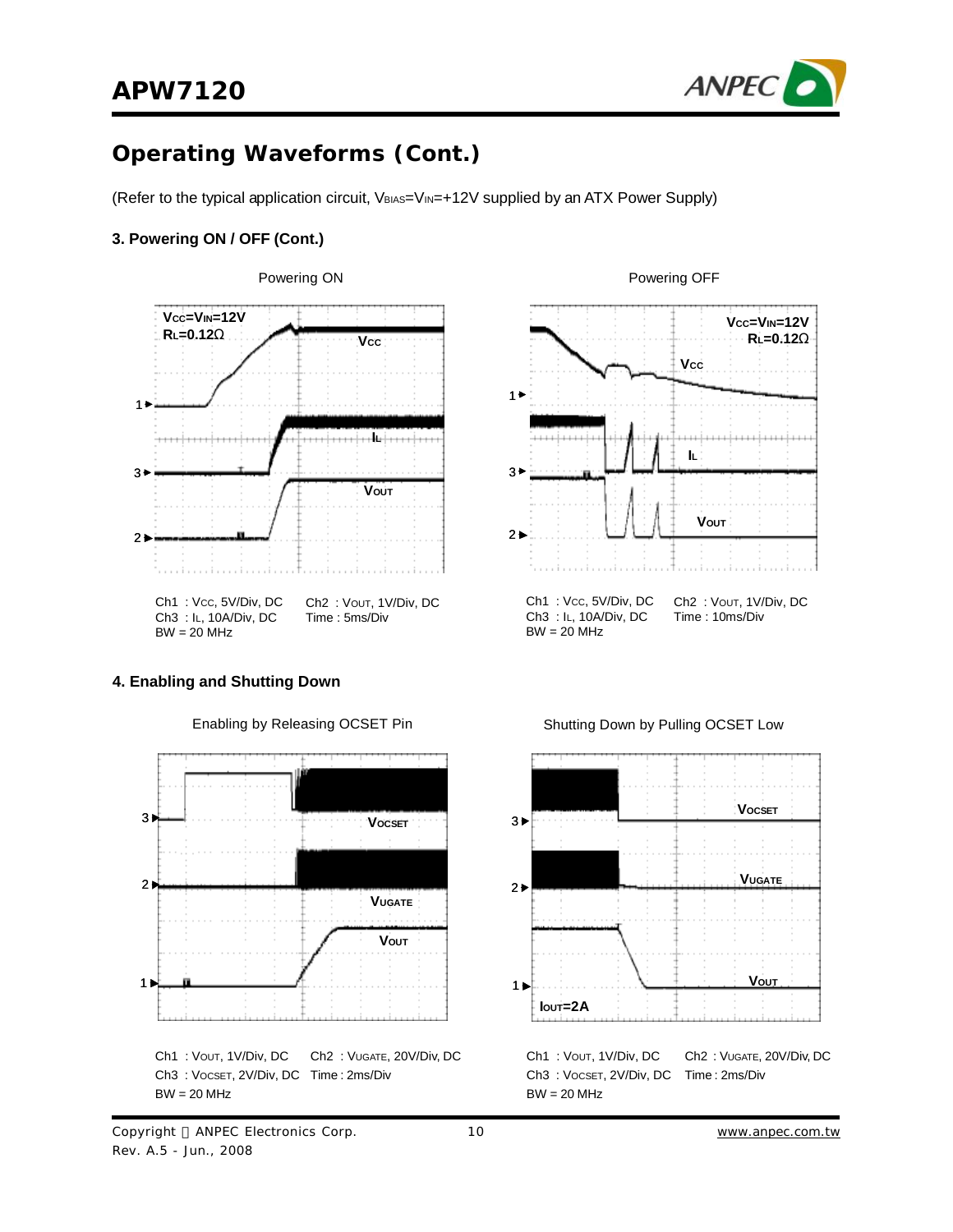

(Refer to the typical application circuit, VBIAS=VIN=+12V supplied by an ATX Power Supply)

#### **5. Over-Current Protection**



#### **6. OCSET Voltage RC Delay**

Rev. A.5 - Jun., 2008



No Connecting a shutdown MOSFET





Ch1 : VOUT, 1V/Div, DC Ch2 : IL, 10A/Div, DC

Time : 5ms/Div

Time : 2μ S/Div

 $BW = 20 MHz$ 





Copyright © ANPEC Electronics Corp.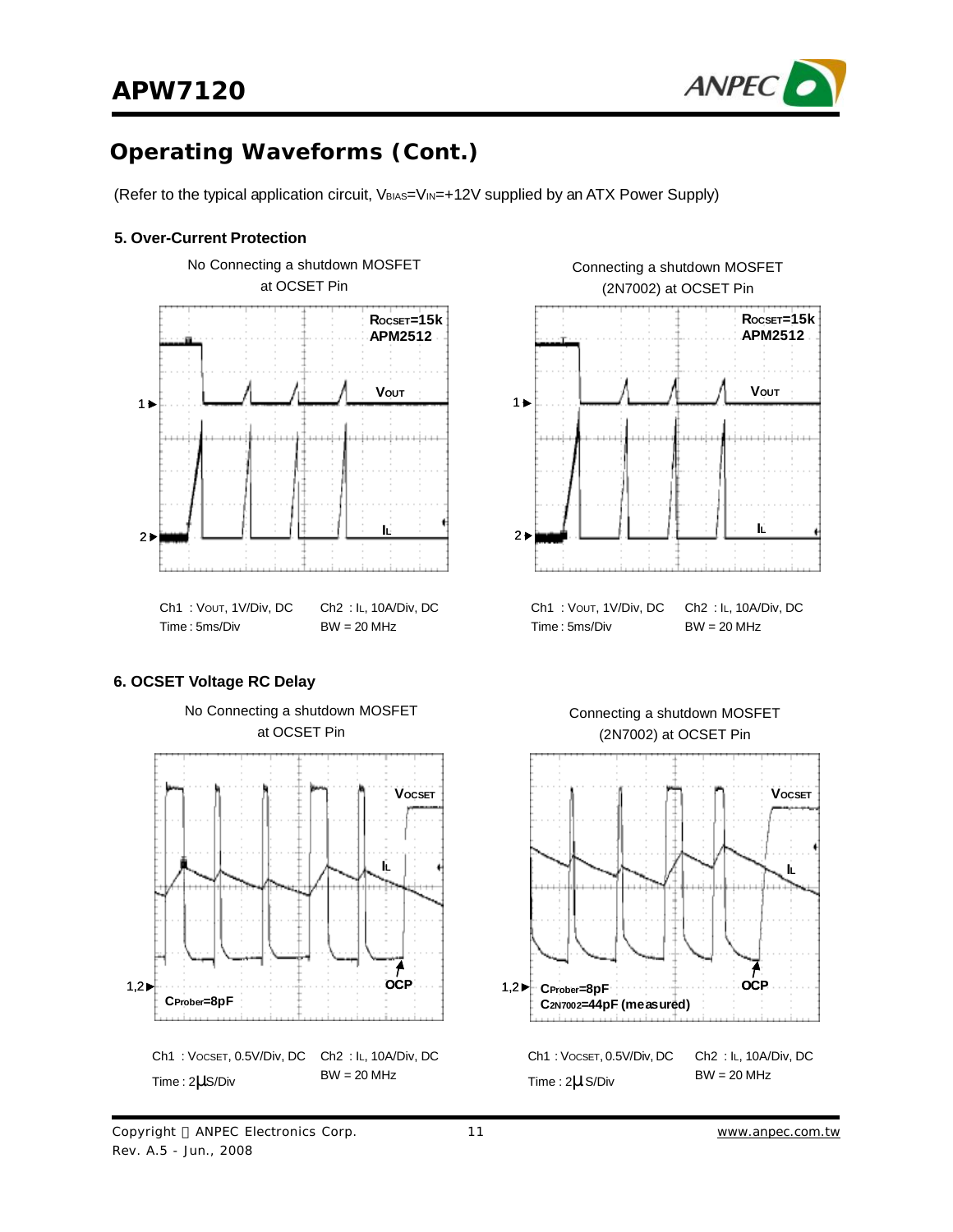

(Refer to the typical application circuit, VBIAS=VIN=+12V supplied by an ATX Power Supply)

#### **6. OCSET Voltage RC Delay (Cont.)**



Ch1 : VOCSET, 0.5V/Div, DC Ch2 : IL, 10A/Div, DC Time : 2μS/Div  $BW = 20 MHz$ 

#### **7. Short-Circuit Test**



## **Function Description**

#### **Power-On-Reset (POR)**

The APW7120 monitors the VCC voltage ( $V_{cc}$ ) for Power-On-Reset function, preventing wrong logic operation during powering on. When the VCC voltage is ready, the APW7120 starts a start-up process and then ramps the output voltage up to the target voltage.

#### **Soft-Start**

The APW7120 has a built-in digital soft-start to control the output voltage rise and limit the current surge at the start-up. During the soft-start, an internal ramp connected to the one of the positive inputs of the Gm amplifier rises up from 0V to 2V to replace the reference voltage (0.8V) until the ramp voltage reaches the reference voltage. The soft-start interval is about 3.2ms typical, independent of the converter's input and output voltages.

#### **Over-Current Protection (OCP)**

The over-current function protects the switching converter against over-current or short-circuit conditions. The controller senses the inductor current by detecting the drain-to-source voltage, product of the inductor's current and the on-resistance, of the low-side MOSFET during it's on-state. This method enhances the converter's efficiency and reduces cost by eliminating a current sensing resistor.

A resistor  $(R_{OCSET})$ , connected from the OCSET to the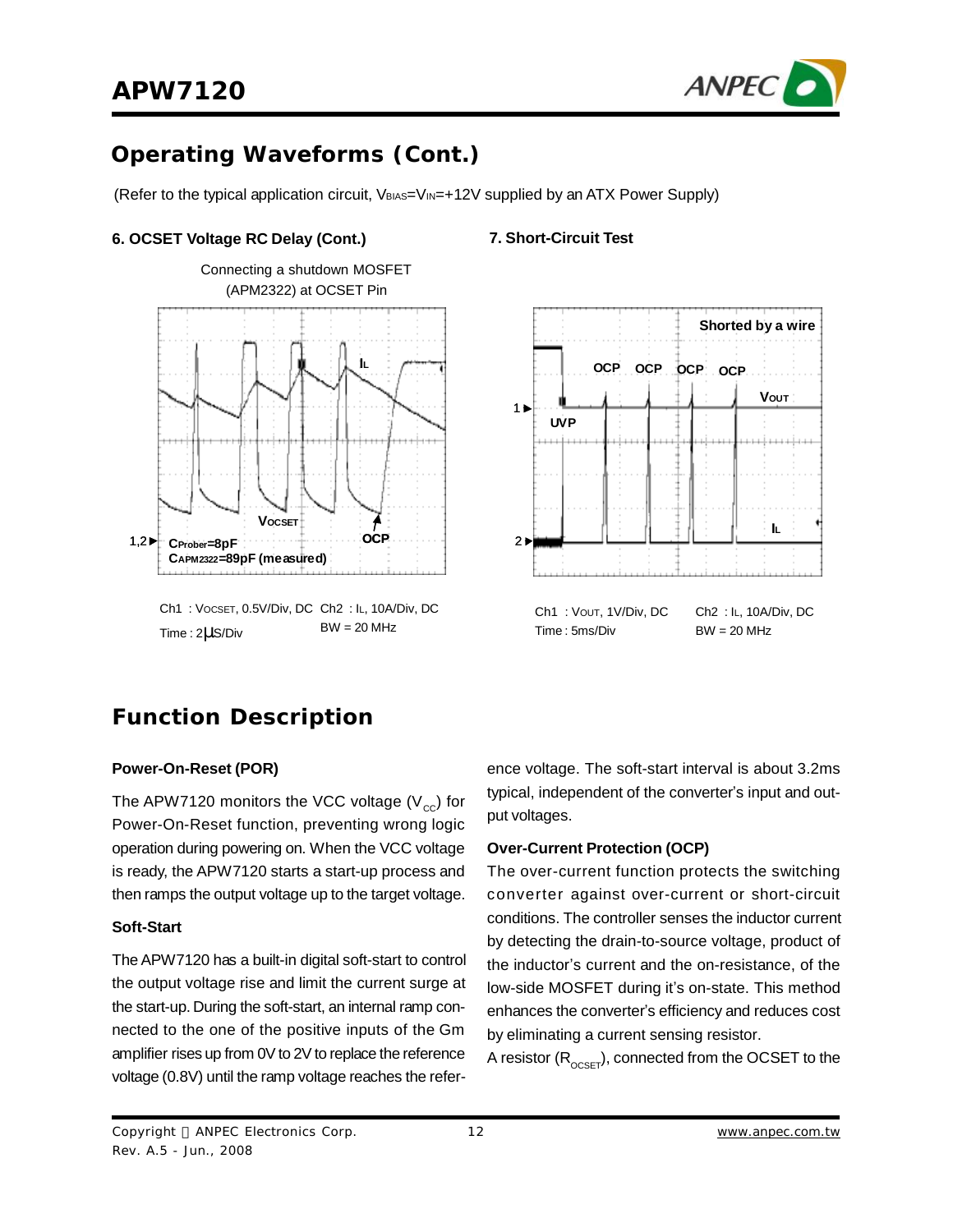

# **Function Description (Cont.)**

low-side MOSFET's drain, programs the over-current trip level. An internal 40μA (typical) current source flowing through the  $R_{OCSET}$  develops a voltage ( $V_{ROCSET}$ ) across the  $R_{\text{OCSET}}$ . When the  $V_{\text{OCSET}}$  ( $V_{\text{ROCSET}}$ +  $V_{\text{DS}}$  of the low-side MOSFET) is less than the internal overcurrent reference voltage (0.4V, typical), the IC shuts off the converter and then initiates a new soft-start process. After 4 over-current events are counted, the device turns off both high-side and low-side MOSFETs and the converter's output is latched to be floating. *Pleasepay attention to the RC delay effect. It causes the OCP trip level to be the function of the operating duty.* The parasitic capacitance, including the capacitance inside the OCSET, external PCB trace capacitance, and the  $C_{\text{oss}}$  of the shutdown MOSFET, must be minimized, especially selecting a shutdown MOSFET with very small  $C_{\text{oss}}$ . The OCP trip level follows the duty to increase a little at low operating duty, but very much at high operating duty, like the RC delay curve. Due to load regulation or current-limit, heavy load normally reduces converter's input voltage and increases the power loses. During heavy load, the APW7120 regulates the output voltage by expending the duty. This rises up the OCP trip level at the same time.

#### **Under-Voltage Protection (UVP)**

The under-voltage function monitors the FB voltage  $(V_{FB})$  to protect the converter against short-circuit conditions. When the  $V_{FB}$  falls below the falling UVP threshold (67%  $V_{RF}$ ), the APW7120 shuts off the converter. After a preceding delay, which starts at the beginning of the under-voltage shutdown, the APW7120 initiates a new soft-start to resume regulating. The under-voltage protection shuts off and then re-starts the converter repeatedly without

**Over-Current Protection (OCP) (Cont.)** latching. The function is disabled during soft-start process.

#### **Over-Voltage Protection (OVP)**

The over-voltage protection monitors the FB voltage to prevent the output from over-voltage. When the output voltage rises to 118% of the nominal output voltage, theAPW7120 turns on the low-side MOSFET until the output voltage falls below the OVP threshold, regulating the output voltage around the OVP thresholds.

#### **Adaptive Shoot-Through Protection**

The gate driver incorporates adaptive shoot-through protection to high-side and low-side MOSFETs from conducting simultaneously and shorting the input supply. This is accomplished by ensuring the falling gate has turned off one MOSFET before the other is allowed to rise.

During turn-off of the low-side MOSFET, the LGATE voltage is monitored until it reaches a 1.5V threshold, at which time the UGATE is released to rise after a constant delay. During turn-off of the high-side MOSFET, the UGATE-to-PHASE voltage is also monitored until it reaches a 1.5V threshold, at which time the LGATE is released to rise after a constant delay.

#### **Shutdown Control**

Pulling the OCSET voltage below 0.15V by an open drain transistor, shown in typical application circuit, shuts down the APW7120 PWM controller. In shutdown mode, the UGATE and LGATE are pulled to PHASE and GND respectively, the output is floating.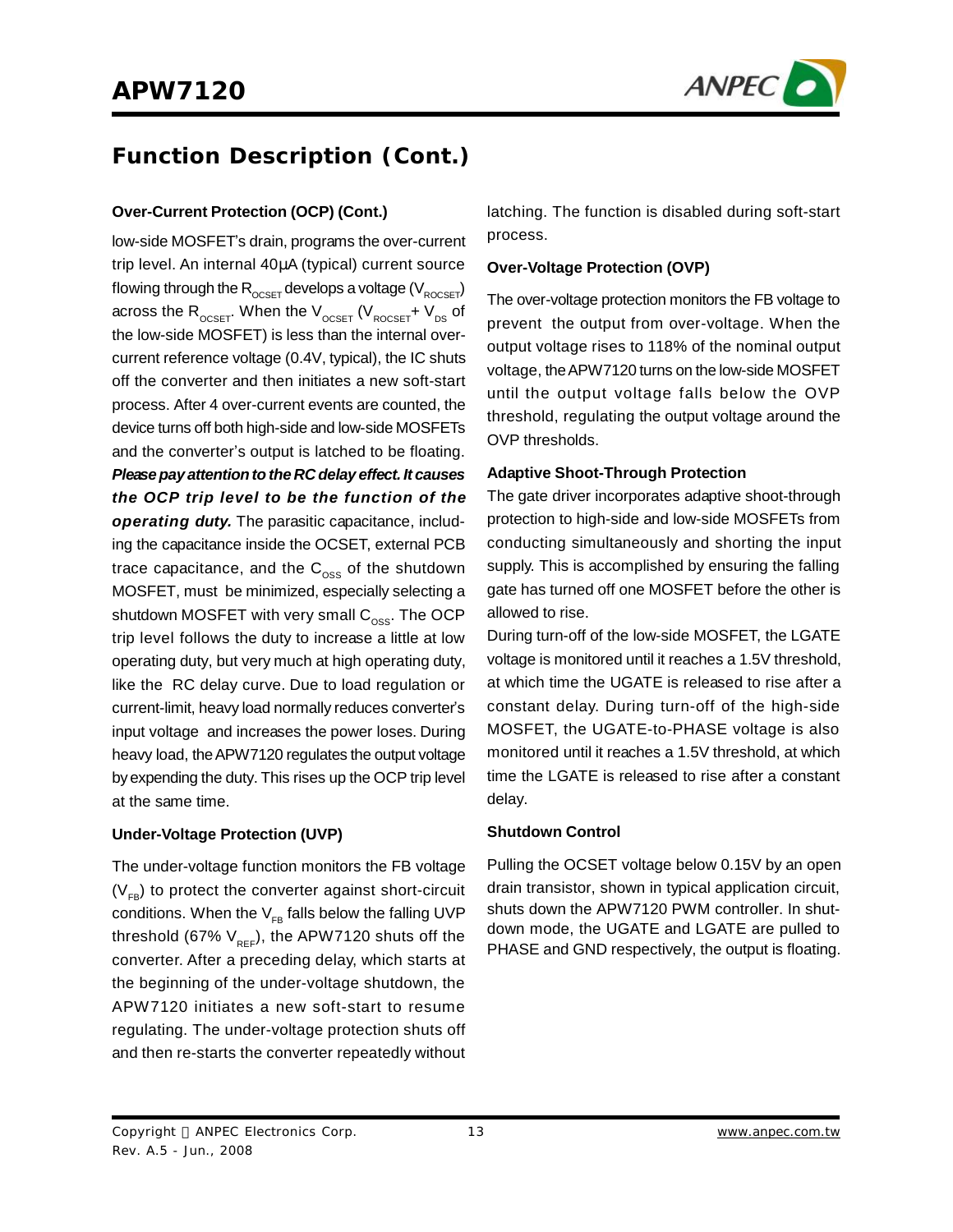

# **Application Information**

#### **Input Capacitor Selection**

Use small ceramic capacitors for high frequency decoupling and bulk capacitors to supply the surge current needed each time high-side  $MOSFET(Q1)$  turns on. Place the small ceramic capacitors physically close to the MOSFETs and between the drain of Q1 and the source of low-side MOSFET(Q2).

The important parameters for the bulk input capacitor are the voltage rating and the RMS current rating. For reliable operation, select the bulk capacitor with voltage and current ratings above the maximum input voltage and largest RMS current required by the circuit. The capacitor voltage rating should be at least 1.25 times greater than the maximum input voltage and a voltage rating of 1.5 times is a conservative guideline. The RMS current of the bulk input capacitor is calculated as the following equation :

$$
IRMS = IOUT \cdot \sqrt{D \cdot (1-D)} \qquad (A)
$$

For a through hole design, several electrolytic capacitors may be needed. For surface mount designs, solid tantalum capacitors can be used, but caution must be exercised with regard to the capacitor surge current rating.





Figure 1 Buck Converter Waveforms

#### **Output Capacitor Selection**

An output capacitor is required to filter the output and supply the load transient current. The filtering requirements are the functions of the switching frequency and the ripple current. The output ripple is the sum of the voltages, having phase shift, across the ESR and the ideal output capacitor. The peak-to-peak voltage of the ESR is calculated as the following equations :

$$
V_{OUT} = D \cdot V_{IN} \t\t (V) \t\t (1)
$$
  
\n
$$
\Delta I = \frac{V_{OUT} \cdot (1 - D)}{F_{OSC} \cdot L} \t\t (A) \t\t (2)
$$
  
\n
$$
V_{ESR} = \Delta I \cdot ESR \t\t (V) \t\t (3)
$$

The peak-to-peak voltage of the ideal output capacitor is calculated as the following equation :

$$
\Delta V_{\text{COUT}} = \frac{\Delta I}{8 \cdot F_{\text{OSC}} \cdot C_{\text{OUT}}} \quad (V) \ \dots \dots \ (4)
$$

For general applications using bulk capacitors, the  $\Delta V_{\text{COUT}}$  is much smaller than the  $V_{\text{ESR}}$  and can be ignored. Therefore, the AC peak-to-peak output voltage is shown below:

 $\Delta V$  OUT =  $\Delta I \cdot ESR$  (V) .......... (5)

The load transient requirements are the functions of

Copyright © ANPEC Electronics Corp. Rev. A.5 - Jun., 2008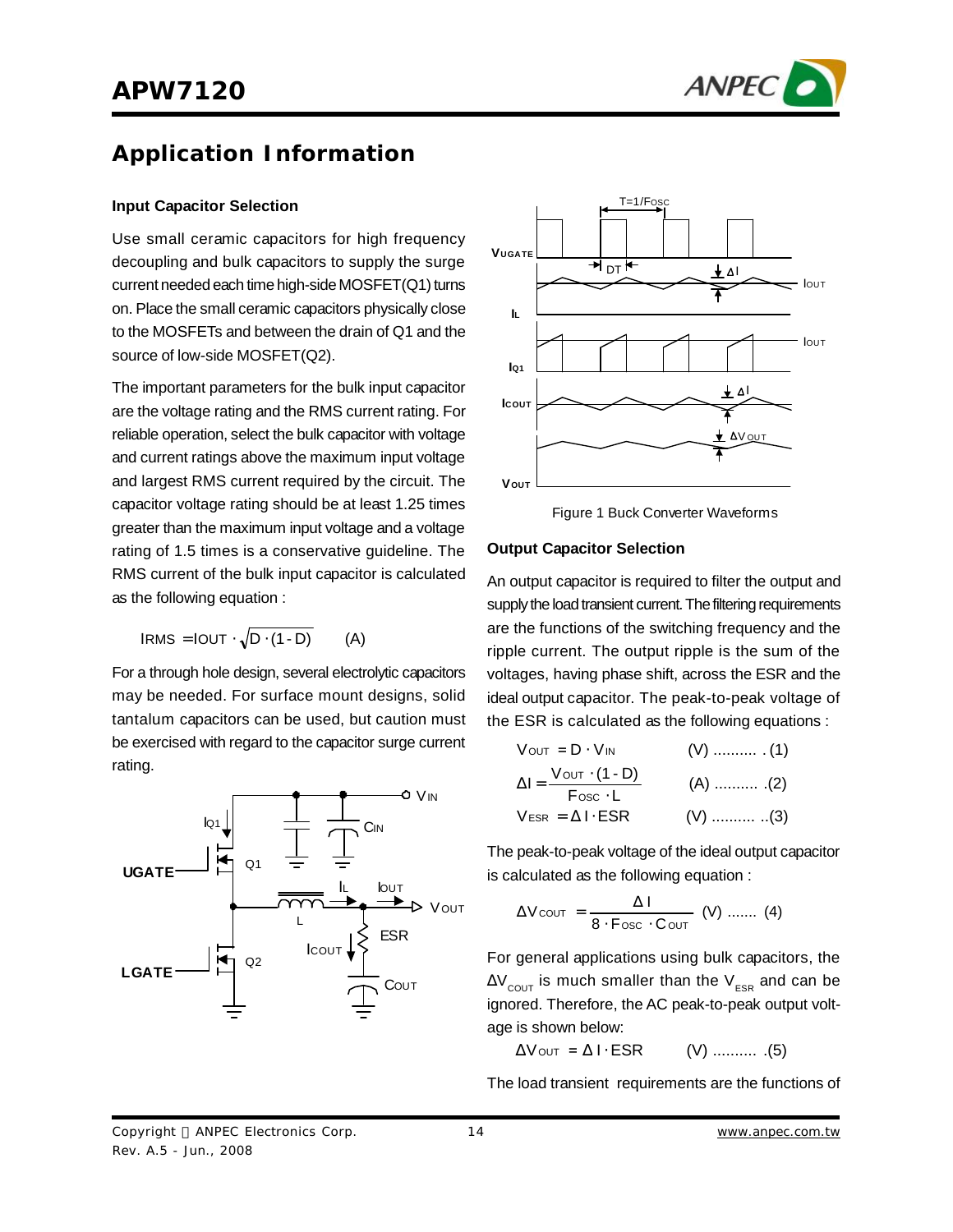

#### **Output Capacitor Selection (Cont.)**

the slew rate (di/dt) and the magnitude of the transient load current. These requirements are generally met with a mix of capacitors and careful layout. Modern components and loads are capable of producing transient load rates above 1A/ns. High frequency capacitors initially supply the transient and slow the current load rate seen by the bulk capacitors. The bulk filter capacitor values are generally determined by the ESR (Effective Series Resistance) and voltage rating requirements rather than actual capacitance requirements.

High frequencydecoupling capacitors should be placed as close to the power pins of the load as physically possible. Be careful not to add inductance in the circuit board wiring that could cancel the usefulness of these low inductance components.

An aluminum electrolytic capacitor's ESR value is related to the case size with lower ESR available in larger case sizes. However, the Equivalent Series Inductance (ESL) of these capacitors increases with case size and can reduce the usefulness of the capacitor to high slew-rate transient loading. In most cases, multiple electrolytic capacitors of small case size perform better than a single large case capacitor.

#### **Output Inductor Selection**

The output inductor is selected to meet the output voltage ripple requirements and minimize the converter's response time to the load transient. The inductor value determines the converter's ripple current and the ripple voltage, see equations (2) and (5). Increasing the value of inductance reduces the ripple current and voltage. However, the large inductance values reduce the converter's response time to a load transient.

One of the parameters limiting the converter's response

to a load transient is the time required to change the inductor current. Given a sufficiently fast control loop design, the APW7120 will provide either 0% or 85% (Average) duty cycle in response to a load transient. The response time is the time required to slew the inductor current from an initial current value to the transient current level.During this interval, the difference between the inductor current and the transient current level must be supplied by the output capacitor. Minimizing the response time can minimize the output capacitance required.

The response time to a transient is different for the application of load and the removal of load. The following equations give the approximate response time interval for application and removal of a transient load:

$$
t_{\text{RISE}} = \frac{L \cdot I_{\text{TRAN}}}{V_{\text{IN}} - V_{\text{OUT}}}, \quad t_{\text{FALL}} = \frac{L \cdot I_{\text{TRAN}}}{V_{\text{OUT}}}
$$

where:  $I_{TRAN}$  is the transient load current step,  $t_{RISE}$  is the response time to the application of load, and  $t_{FAP}$ is the response time to the removal of load. The worst case response time can be either at the application or removal of load. Be sure to check both of these equations at the transient load current. These requirements are minimum and maximum output levels for the worst case response time.

#### **MOSFET Selection**

The APW7120 requires two N-Channel power MOSFETs. These should be selected based upon  $R_{DS(ON)}$ , gate supply requirements, and thermal management requirements.

In high-current applications, the MOSFET power dissipation, package selection, and heatsink are the dominant design factors. The power dissipation includes two loss components, conduction loss, and switching loss. The conduction losses are the largest component of power dissipation for both the high-side and the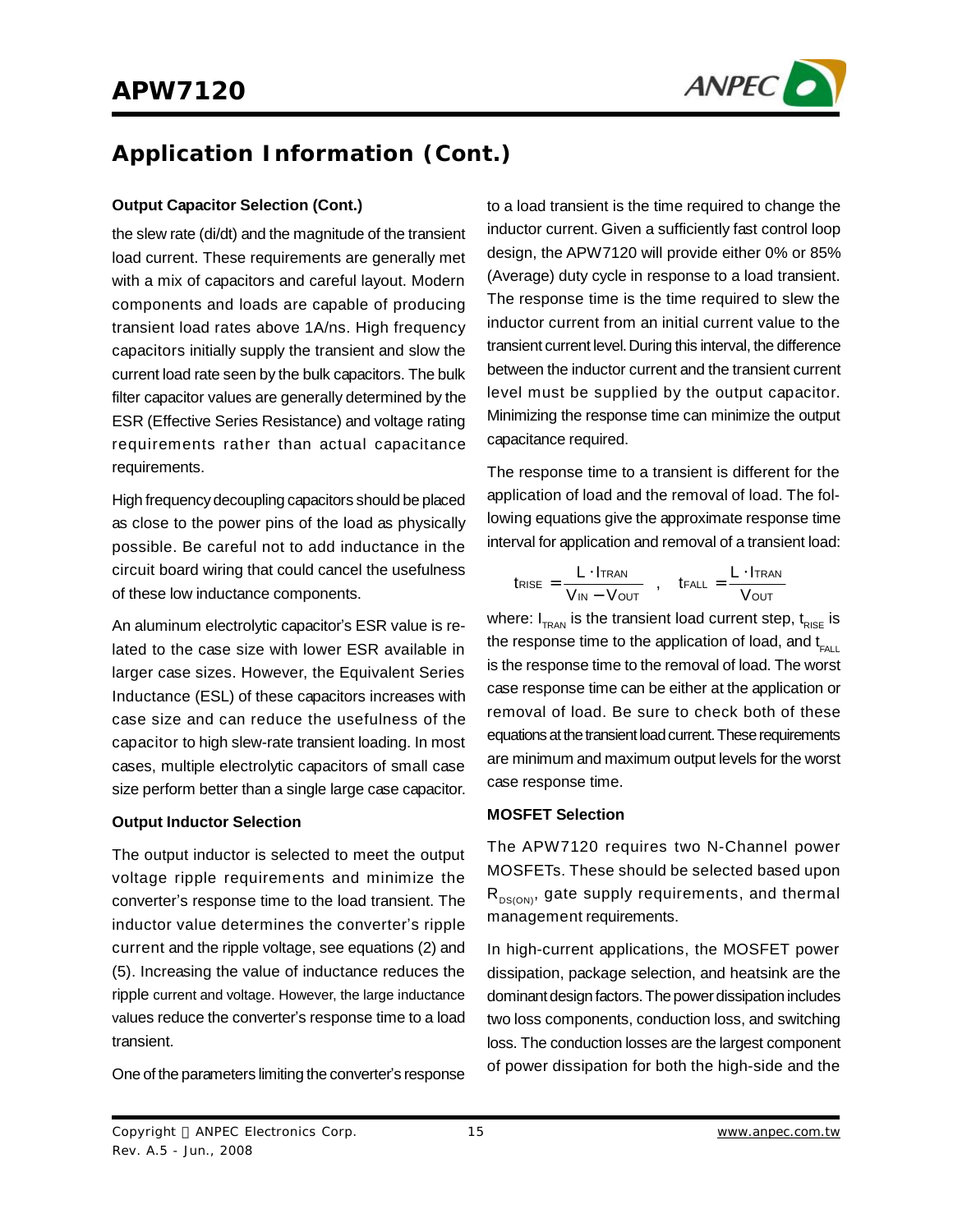

#### **MOSFET Selection (Cont.)**

low-side MOSFETs. These losses are distributed between the two MOSFETs according to duty factor (see the equations below). Only the high-side MOSFET has switching losses, since the low-side MOSFETs body diode or an external Schottky rectifier across the lower MOSFET clamps the switching node before the synchronous rectifier turns on. These equations assume linear voltage-current transitions and do not adequately model power loss due the reverse-recovery of the low-side MOSFET's body diode. The gatecharge losses are dissipated by the APW7120 and don't heat the MOSFETs. However, large gate-charge increases the switching interval,  $t_{SW}$  which increases the high-side MOSFET switching losses. Ensure that both MOSFETs are within their maximum junction temperature at high ambient temperature by calculating the temperature rise according to package thermalresistance specifications. A separate heatsink may be necessary depending upon MOSFET power, package type, ambient temperature, and air flow.

 $P_{Low}$  - Side  $=$   $I_{OUT}^2 \cdot R_{DSON} \cdot (1 - D)$  $I$  OUT  $\cdot$  VIN  $\cdot$  tsw  $\cdot$  F 2  $P$ High - Side =  $I_{\text{OUT}}^2 \cdot R_{\text{DSON}} \cdot D + \frac{1}{2} \cdot I_{\text{OUT}} \cdot V_{\text{IN}} \cdot t_{\text{SW}} \cdot F_{\text{OSC}}$ 

Where :  $t_{sw}$  is the switching interval

#### **Feedback Compensation**

The figure 2 shows the control system of the APW7120, which consists of an internal voltage-mode PWM modulator, an output L-C filter, a resistor-divider and an internal compensation network. The R and C are the equivalent series resistance(ESR) and capacitance of the output capacitor; the L is the inductance of the output inductor.





$$
A1(S) = \frac{V_{FB}(S)}{V_{O}(S)} = \frac{R2}{R1 + R2}
$$
\n
$$
A2(S) = \frac{V_{COMP}(S)}{V_{FB}(S)} \quad \text{(Internal Comparison)}
$$
\n
$$
A3(S) = \frac{V_{PHASE}(S)}{V_{COMP}(S)} = \frac{V_{IN}}{\Delta V_{OSC}}
$$
\n
$$
A4(S) = \frac{V_{OUT}(S)}{V_{PHASE}(S)} = \frac{R \cdot C \cdot S + 1}{L \cdot C \cdot S^{2} + R \cdot C \cdot S + 1}
$$
\n
$$
ACL(S) = \frac{V_{OUT}(S)}{V_{O}(S)} = \frac{V_{FBS}(S)}{V_{O}(S)} \cdot \frac{V_{PHASE}(S)}{V_{VEM}(S)} \cdot \frac{V_{OUT}(S)}{V_{PHASE}(S)}
$$
\n
$$
= A1(S) \cdot A2(S) \cdot A3(S) \cdot A4(S)
$$

where A1(S) is the transfer function of the resistordivider, A2(S) is the transfer function of the feedback compensation network, A3(S) is the transfer function of the PWM modulator, A4(S) is the transfer function of the output LC filter, and  $A<sub>CL</sub>(S)$  is the transfer function of the closed-loop control system. Refer to figure 3. The Pole and Zero frequencies of theA1(S), A2(S), A3(S) and  $A<sub>CI</sub>(S)$  are shown or calculated as the following equations:

$$
F_{PA41,2} = 0.4kHz \t(Fz) \tF_{PA41,2} = \frac{1}{2\pi x \sqrt{LC}} \tF_{ZA41} = \frac{1}{2\pi xRxC}
$$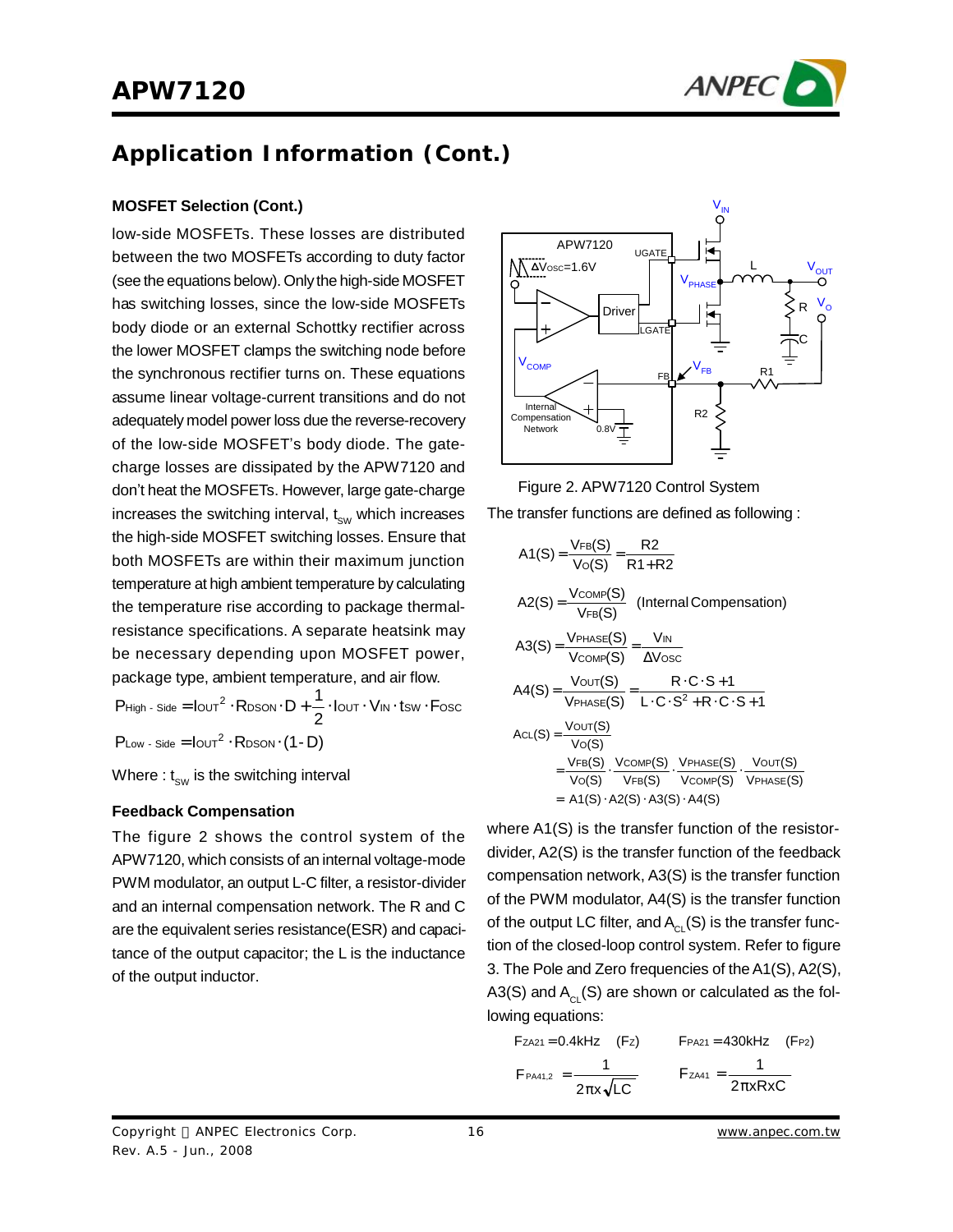

#### **Feedback Compensation (Cont.)**

where the  $\mathsf{F}_{_{\sf PA21}}$  (or  $\mathsf{F}_{_{\sf PQ}}$ ) and  $\mathsf{F}_{_{\sf ZAZ1}}$  (or  $\mathsf{F}_{_{\sf Z}}$ ) are the Pole and Zero frequencies of the A2(S), the  $F_{PA41,2}$ , and  $F_{ZAA1}$ are the double-Pole and Zero frequencies of the A4 (S), the  $V_{\text{IN}}$  is the input voltage of the PWM converter and the load resistance of the converter is very large. For good converter stability, the values of the L, C, and R must be selected to meet the following criteria:

1. Make sure the double-pole frequency( $F_{PA41,2}$ ) of the output filter is bigger than the zero frequency  $(F_{Z_A21})$  of the internal compensation network.

2. The following equation must be true:

$$
log(\frac{V_{IN}}{\Delta V_{OSC}}) + log(\frac{R2}{R1+R2}) - 2 \cdot log(\frac{1}{R} \cdot \sqrt{\frac{L}{C}}) + 1.2 > 0
$$

3. The converter crossover frequency  $(F_{\rm co})$  must be in the range of 10%~30% of minimum  $F_{\rm osc}$  of the converter. The  $F_{\rm co}$  is calculated by using the following equations:

10% Fosc\_Mn 
$$
\le \left(F_{CO} = 10^{\frac{Gain at FZA41}{20}} \cdot F_{ZA41}\right) \le 30\% Fosc_Mn
$$
  
\nGain at Fza41 = 20  $\cdot \log(\frac{V_{IN}}{\Delta V \csc}) + 20 \cdot \log(\frac{R2}{R1 + R2}) - 40 \cdot \log(\frac{1}{R} \cdot \sqrt{\frac{L}{C}}) + 27$ 

4. The values of L, C, and R selected must meet the equations above over the operaing temperature, voltage, and current ranges.



Figure 3. Converter Gain vs. Frequency

#### **Layout Consideration**

In high power switching regulator, a correct layout is important to ensure proper operation of the regulator. In general, interconnecting impedances should be minimized by using short and wide printed circuit traces. Signal and power grounds are to be kept separating and finally combined using ground plane construction or single point grounding. Figure 4 illustrates the layout, with bold lines indicating high current paths. Components along the bold lines should be placed close together. Below is a checklist for your layout:

1. Begin the layout by placing the power components first. Orient the power circuitry to chieve a clean power flow path. If possible, make all the connections on one side of the PCB with wide, copper filled areas.

2. Connect the ground of feedback divider directly to the GND pin of the IC using a dedicated ground trace.

3. The VCC decoupling capacitor should be right next to the VCC and GND pins. Capacitor  $C_{\text{foot}}$ should be connected as close to the BOOT and PHASE pins as possible.

4. Minimize the length and increase the width of the trace between UGATE/LGATE and the gates of the MOSFETs to reduce the impedance driving the MOSFETs.

5. Use an dedicated trace to connect the  $R_{\text{OCSET}}$ and the Drain pad of the low-side MOSFET, Kevin connection , for accurate current sensing.

6. Keep the switching nodes (UGATE, LGATE, and PHASE) away from sensitive small signal nodes since these nodes are fast moving signals. Therefore, keep tracing to these nodes as short as possible. 7. Place the decoupling ceramic capacitor  $C_{HF}$  near the Drain of the high-side MOSFET as close as possible. The bulk capacitors  $C_{\text{IN}}$  are also placed near the Drain.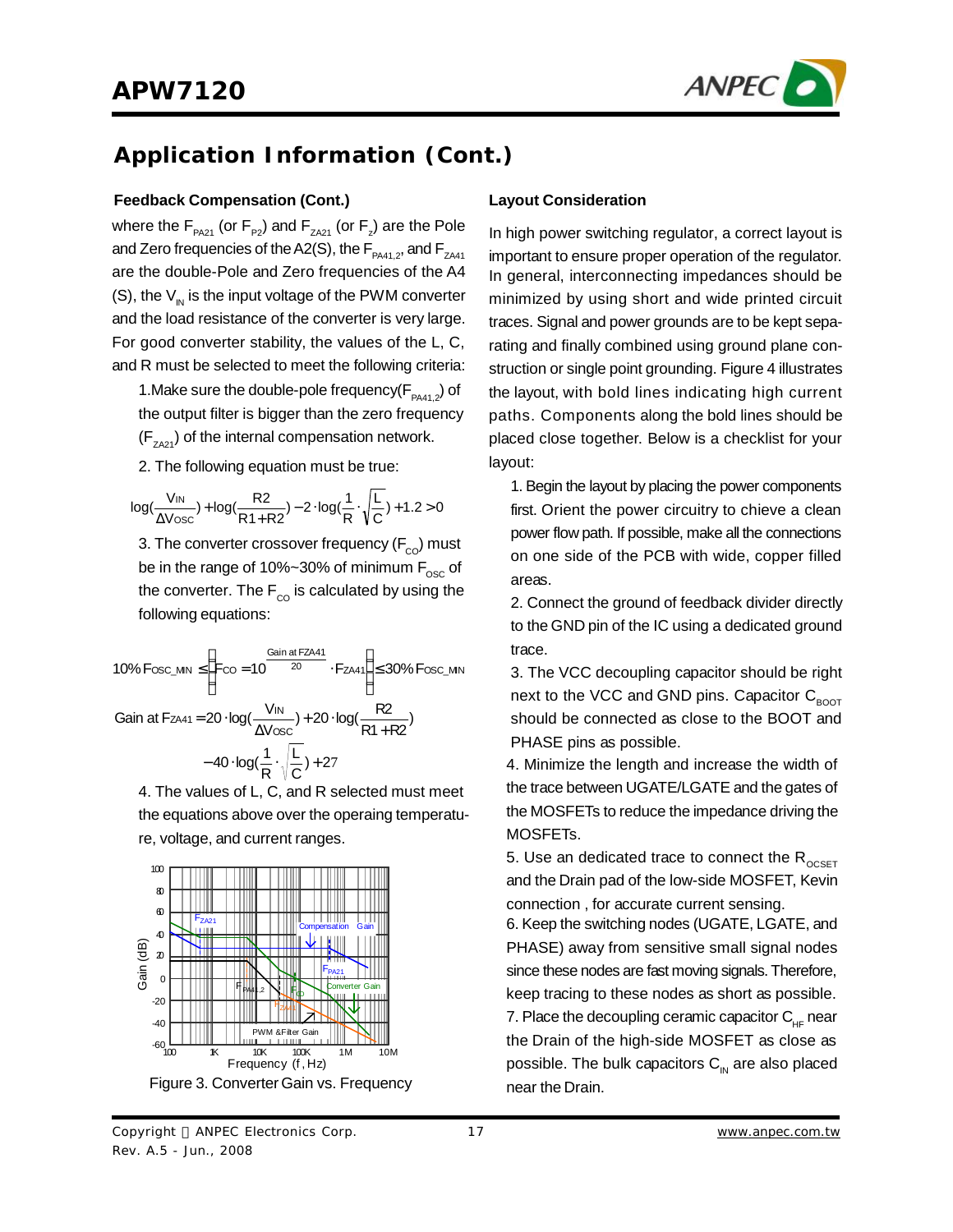

#### **Layout Consideration (Cont.)**

8. Place the Source of the high-side MOSFET and the Drain of the low-side MOSFET as close as possible.Minimizing the impedance with wide layout plane between the two pads reduces the voltage bounce of the node.

9. Use a wide power ground plane, with low impedance, to connect the  $C_{HF}$ ,  $C_{IV}$ ,  $C_{OUT}$ , Schottky diode, and the Source of the low-side MOSFET and to provide a low impedance path between the components for large and high frequency switching currents.



Figure 4. Recommended Layout Diagram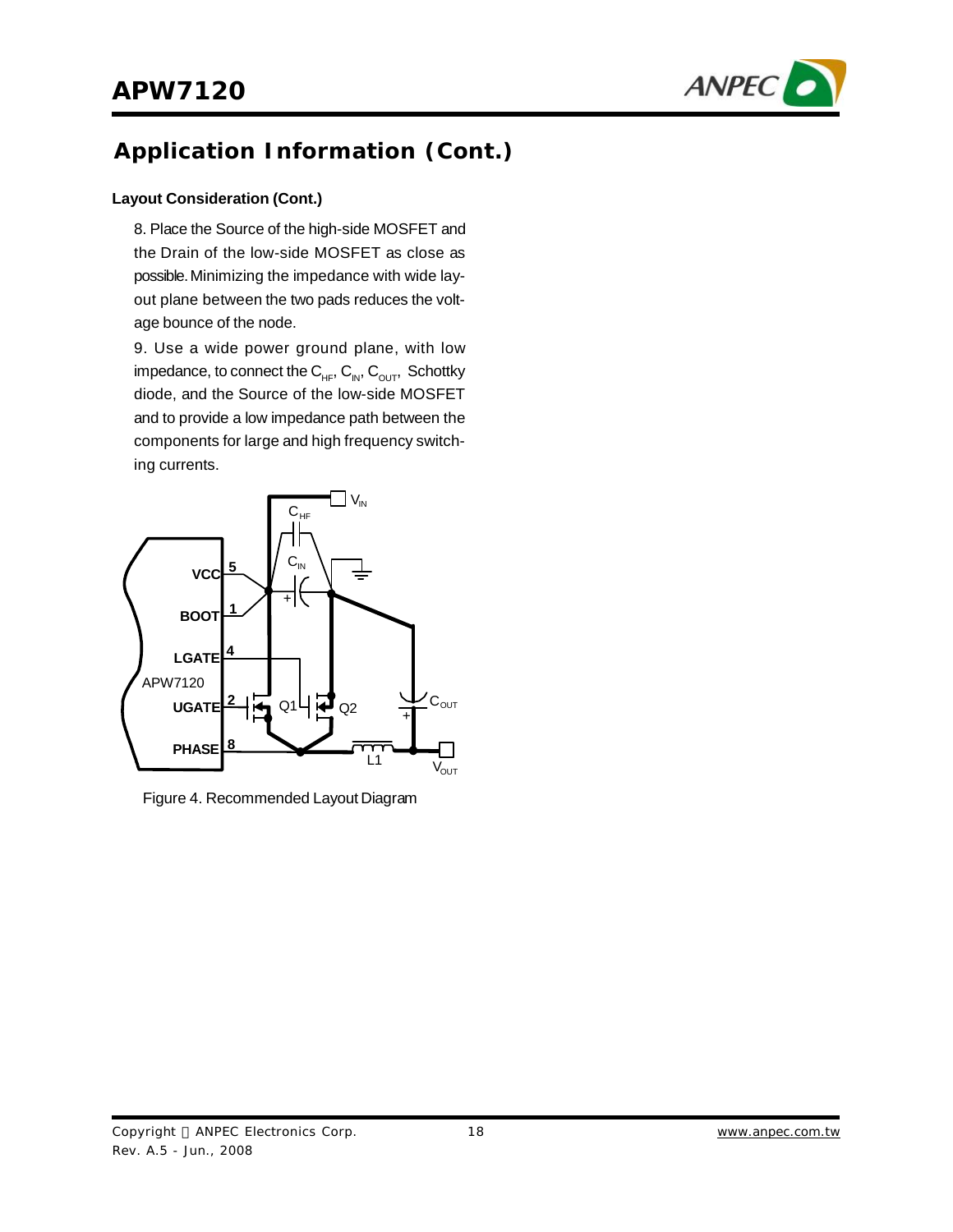

# **Package Information**

**SOP-8**



|                | SOP-8              |             |             |               |  |
|----------------|--------------------|-------------|-------------|---------------|--|
| <b>DOBN20</b>  | <b>MILLIMETERS</b> |             |             | <b>INCHES</b> |  |
|                | MIN.               | MAX.        | MIN.        | MAX.          |  |
| A              |                    | 1.75        |             | 0.069         |  |
| A <sub>1</sub> | 0.10               | 0.25        | 0.004       | 0.010         |  |
| A2             | 1.25               |             | 0.049       |               |  |
| b              | 0.31               | 0.51        | 0.012       | 0.020         |  |
| C              | 0.17               | 0.25        | 0.007       | 0.010         |  |
| D              | 4.80               | 5.00        | 0.189       | 0.197         |  |
| E              | 5.80               | 6.20        | 0.228       | 0.244         |  |
| E <sub>1</sub> | 3.80               | 4.00        | 0.150       | 0.157         |  |
| e              | 1.27 BSC           |             |             | 0.050 BSC     |  |
| h              | 0.25               | 0.50        | 0.010       | 0.020         |  |
| L              | 0.40               | 1.27        | 0.016       | 0.050         |  |
| θ              | 0°                 | $8^{\circ}$ | $0^{\circ}$ | $8^{\circ}$   |  |

Note: 1. Follow JEDEC MS-012 AA.

2. Dimension "D" does not include mold flash, protrusions or gate burrs.

Mold flash, protrusion or gate burrs shall not exceed 6 mil per side.

3. Dimension "E" does not include inter-lead flash or protrusions.

Inter-lead flash and protrusions shall not exceed 10 mil per side.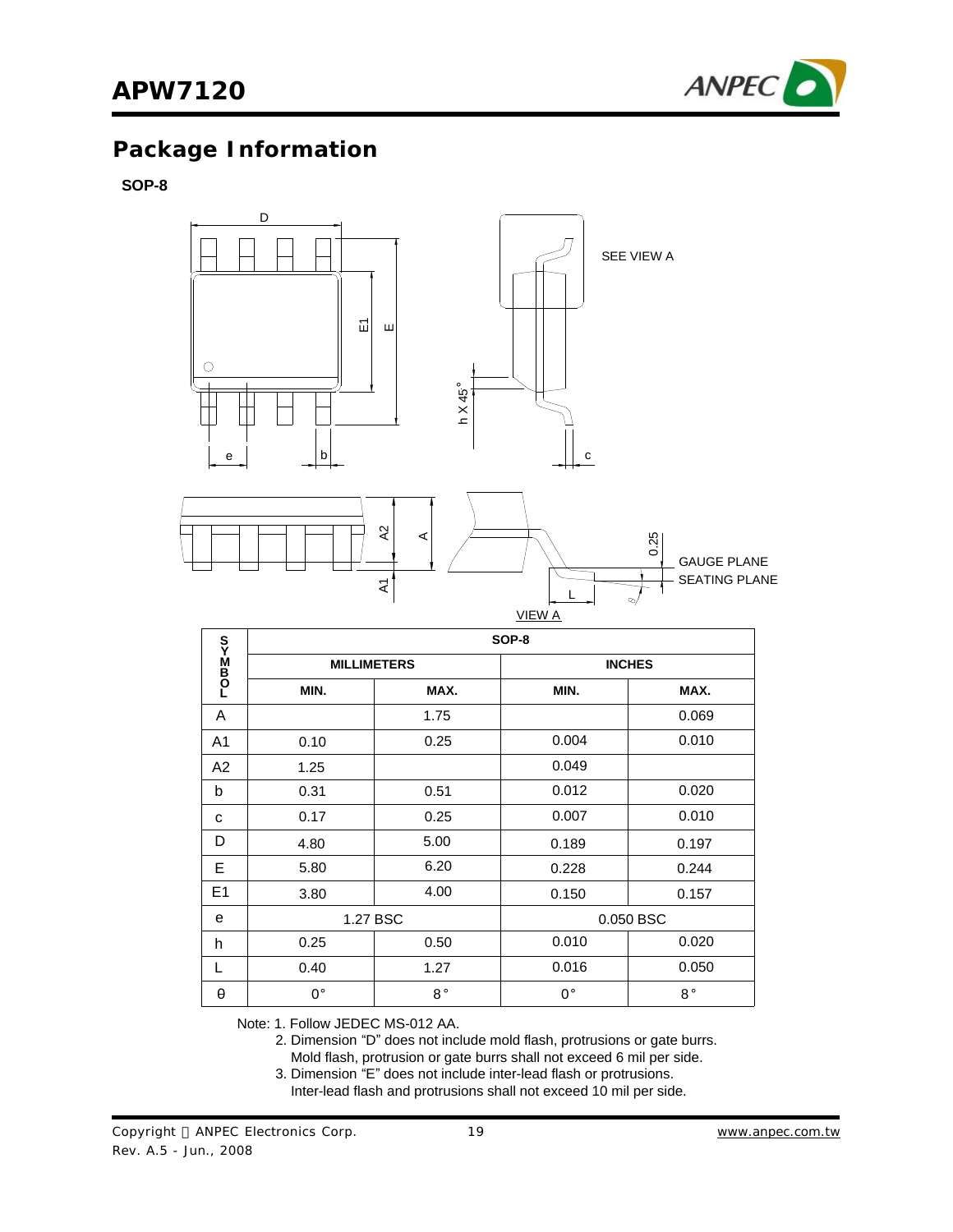

# **Carrier Tape & Reel Dimensions**



| <b>Application</b> | A              | н              | Τ1             | С                                  | d              | D                                                     | W              | E1 |                                             |
|--------------------|----------------|----------------|----------------|------------------------------------|----------------|-------------------------------------------------------|----------------|----|---------------------------------------------|
|                    | 330.0±2.00     | 50 MIN.        | $-0.00$        | 12.4+2.00   13.0+0.50  <br>$-0.20$ | 1.5 MIN.       | $\vert$ 20.2 MIN. $\vert$ 12.0±0.30 $\vert$ 1.75±0.10 |                |    | $5.5 \pm 0.05$                              |
| SOP-8              | P <sub>0</sub> | P <sub>1</sub> | P <sub>2</sub> | D <sub>0</sub>                     | D <sub>1</sub> |                                                       | A <sub>0</sub> | B0 | K <sub>0</sub>                              |
|                    | $4.0 \pm 0.10$ | $8.0 \pm 0.10$ | $2.0 \pm 0.05$ | $1.5 + 0.10$                       | 1.5 MIN.       | $0.6 + 0.00$<br>$-0.40$                               |                |    | $6.40\pm0.20$ 5.20 $\pm0.20$ 2.10 $\pm0.20$ |

 $(mm)$ 

### **Devices Per Unit**

| Package Type | Unit        | Quantity |
|--------------|-------------|----------|
| SOP-8        | Tape & Reel | 2500     |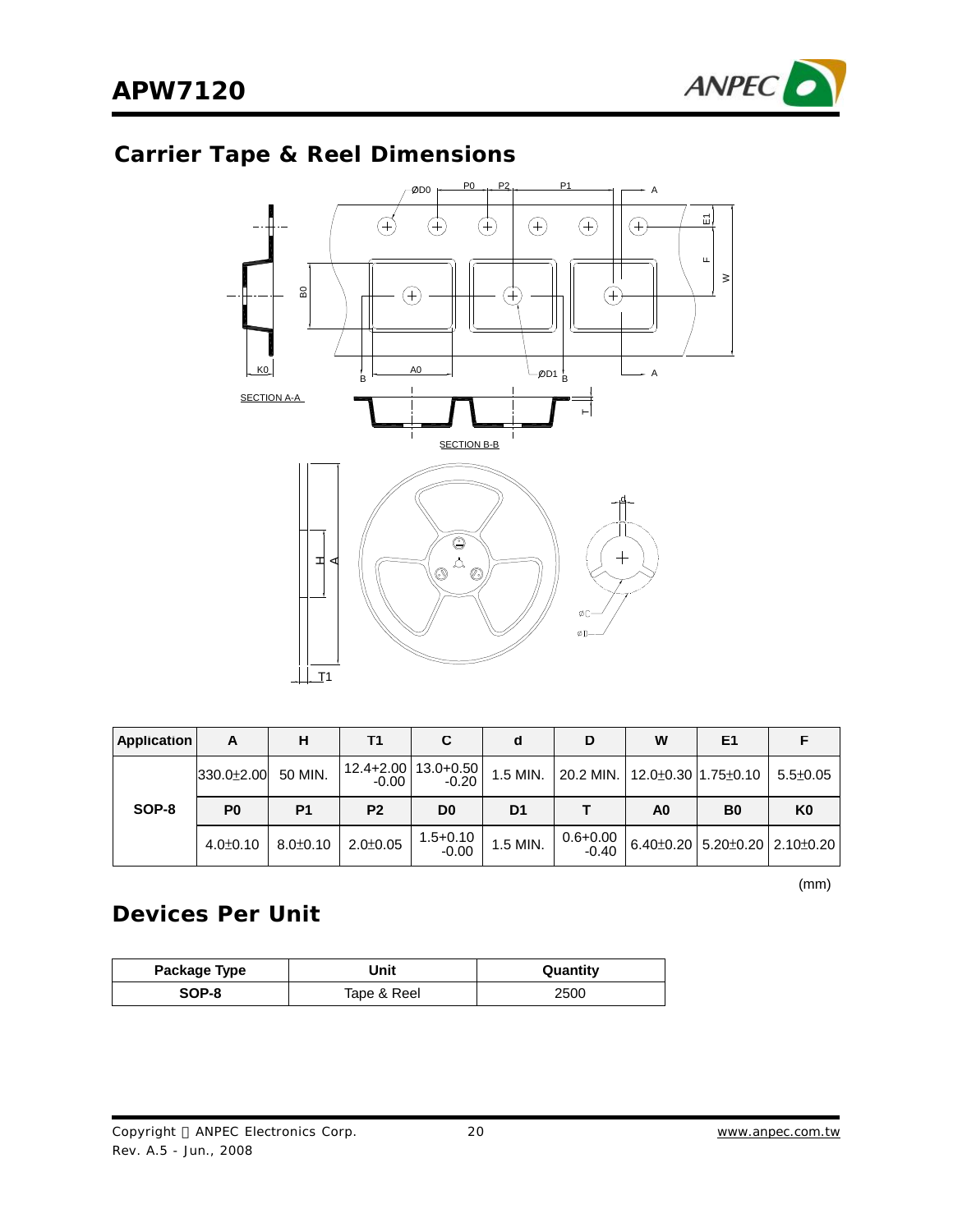

### **Reflow Condition (IR/Convection or VPR Reflow)**



### **Reliability Test Program**

| Test item             | <b>Method</b>       | <b>Description</b>             |
|-----------------------|---------------------|--------------------------------|
| <b>ISOLDERABILITY</b> | IMIL-STD-883D-2003  | $ 245^{\circ}$ C, 5 sec        |
| <b>HOLT</b>           | MIL-STD-883D-1005.7 | 1000 Hrs Bias @125 $\degree$ C |
| <b>PCT</b>            | JESD-22-B. A102     | 168 Hrs, 100%RH, 121°C         |
| <b>TST</b>            | MIL-STD-883D-1011.9 | l-65°C~150°C, 200 Cycles       |
| <b>ESD</b>            | MIL-STD-883D-3015.7 | $VHBM > 2KV$ , $VMM > 200V$    |
| Latch-Up              | JESD 78             | 10ms, $1_{tr}$ > 100mA         |

### **Classification Reflow Profiles**

| <b>Profile Feature</b>                                                                        | <b>Sn-Pb Eutectic Assembly</b>                       | <b>Pb-Free Assembly</b>                              |
|-----------------------------------------------------------------------------------------------|------------------------------------------------------|------------------------------------------------------|
| Average ramp-up rate<br>$(TL$ to T <sub>P</sub> )                                             | 3°C/second max.                                      | 3°C/second max.                                      |
| Preheat<br>- Temperature Min (Tsmin)<br>- Temperature Max (Tsmax)<br>- Time (min to max) (ts) | $100^{\circ}$ C<br>$150^{\circ}$ C<br>60-120 seconds | $150^{\circ}$ C<br>$200^{\circ}$ C<br>60-180 seconds |
| Time maintained above:<br>- Temperature $(TL)$<br>- Time $(t1)$                               | $183^\circ C$<br>60-150 seconds                      | $217^{\circ}$ C<br>60-150 seconds                    |
| Peak/Classification Temperature (Tp)                                                          | See table 1                                          | See table 2                                          |
| Time within $5^{\circ}$ C of actual<br>Peak Temperature (tp)                                  | 10-30 seconds                                        | 20-40 seconds                                        |
| Ramp-down Rate                                                                                | $6^{\circ}$ C/second max.                            | 6°C/second max.                                      |
| Time 25°C to Peak Temperature                                                                 | 6 minutes max.                                       | 8 minutes max.                                       |

Note: All temperatures refer to topside of the package. Measured on the body surface.